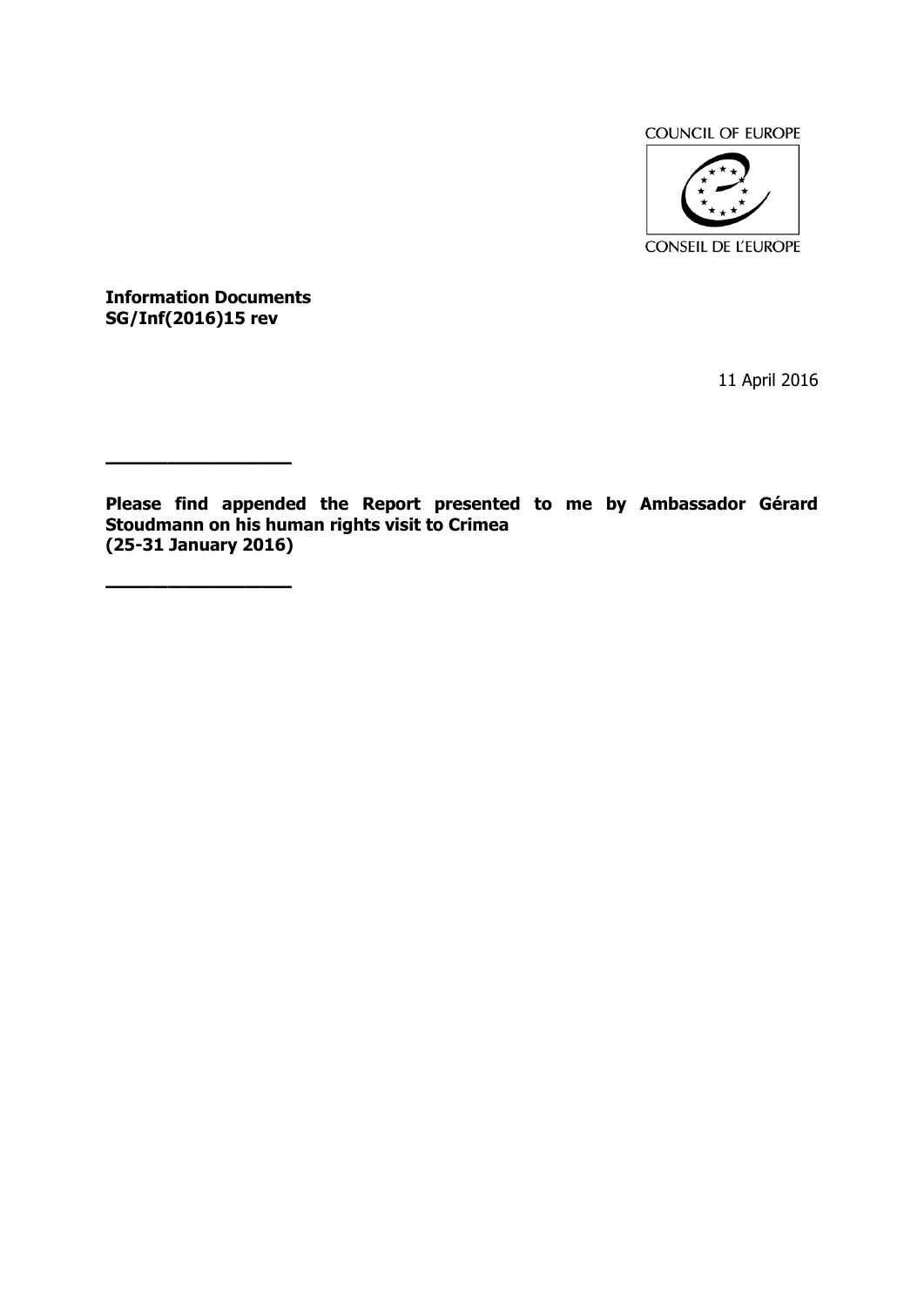In a decision taken during their 1225th meeting on 15 April 2015 (Item 1.8, paragraph 5) the Ministers' Deputies expressed their "serious concern regarding the continued deterioration of the human rights situation in Eastern Ukraine and Crimea; underlined once again the need to secure respect for all human rights, including for persons belonging to national minorities, in particular the Crimean Tatars, and to ensure that the relevant human rights bodies of the Council of Europe can carry out their monitoring activities unimpeded; to this end". In this respect, they invited the Secretary General to "hold political consultations with the Russian Federation and Ukraine in order to propose viable solutions".

The Secretary General, after consultations with the two Governments, managed to send the first human rights delegation to Crimea following a period of 18 months during which no international organisations were present on the Peninsula. The delegation was headed by Ambassador Gérard Stoudmann, a prominent Swiss diplomat. The delegation, after having stayed for 7 days in Crimea and having had more than 50 meetings with representatives of civil society, minorities, religious communities and media, prepared a report.

This report does not deal with any issue related to the status of Crimea. The Council of Europe fully respects the territorial integrity of Ukraine as repeatedly expressed by its Committee of Ministers.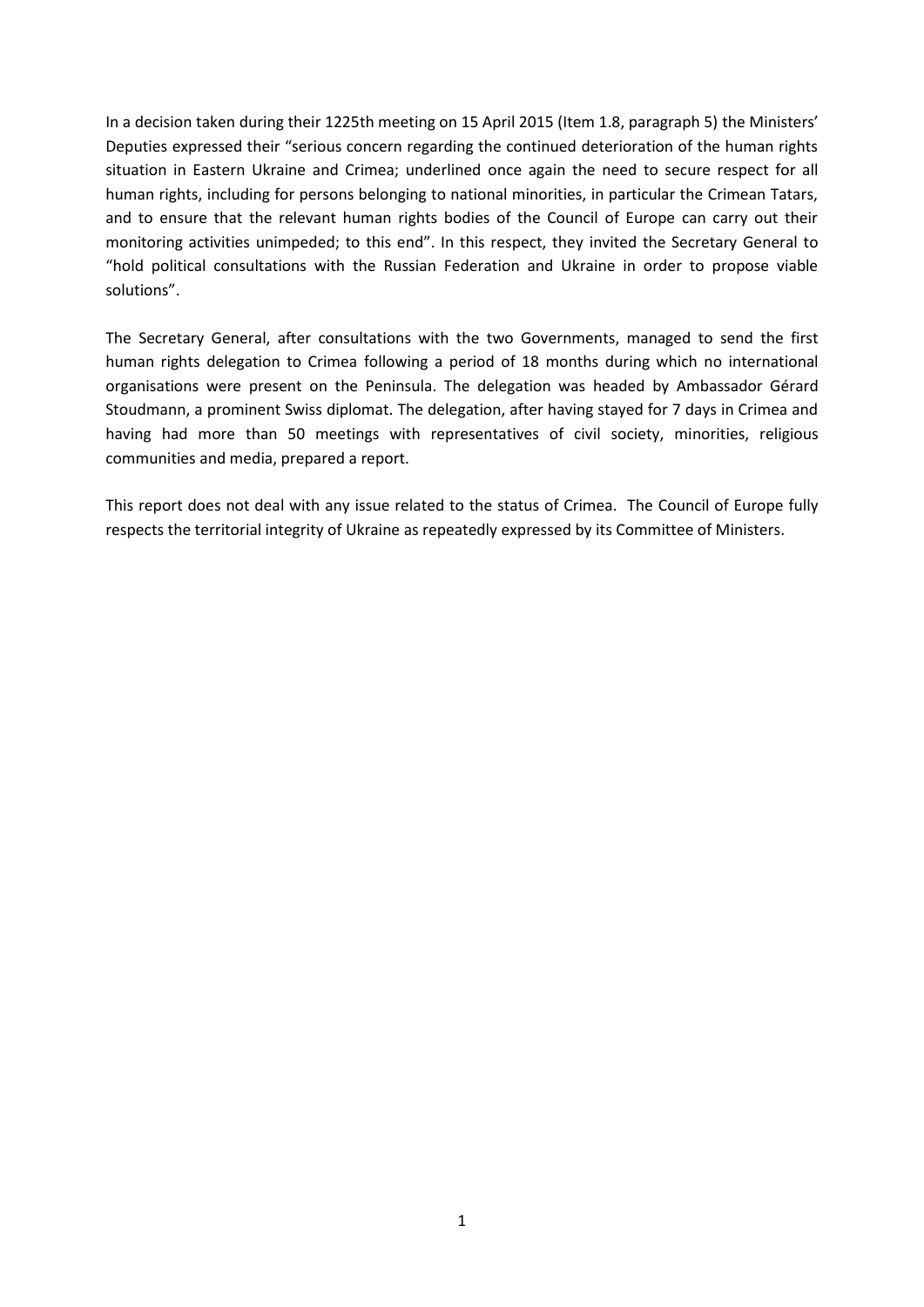**Report to the Secretary General of the Council of Europe by Ambassador Gérard Stoudmann on his human rights visit to Crimea (25-31 January 2016)**

**11 April 2016**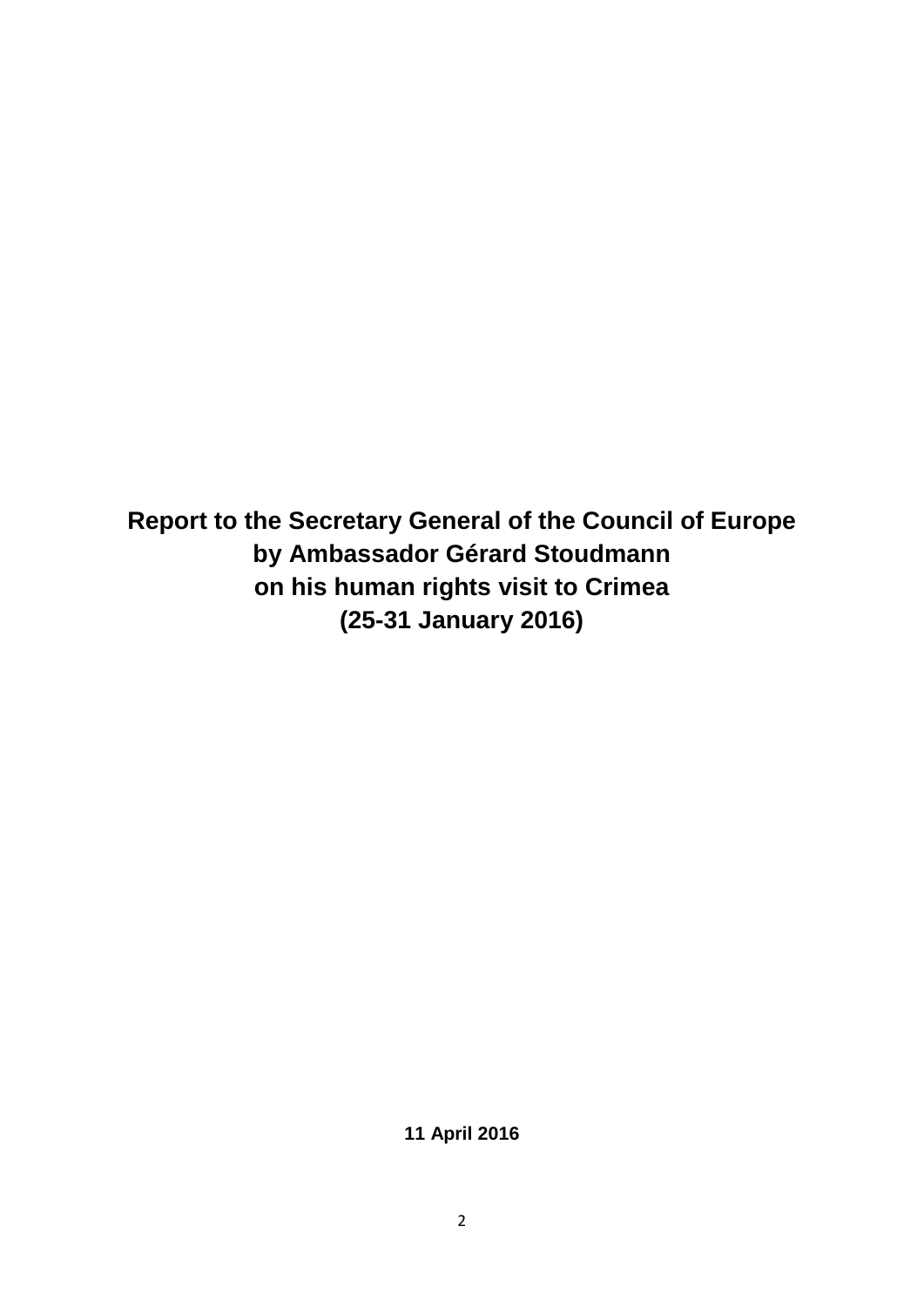#### **EXECUTIVE SUMMARY**

Following consultations with the governments of Ukraine, as well as the Russian Federation, Secretary General Thorbjørn Jagland announced on 20 January 2016 to the Ministers' Deputies that he was sending a Human Rights delegation to Crimea, having taken into account the various calls from the Committee of Ministers, the Parliamentary Assembly and from individual member States for the Council of Europe to review the human rights situation in Crimea. The delegation's objective was to assess the Human Rights and Rule of Law situation of the 2.5 million people who live on the Peninsula and are covered by the European Convention on Human Rights, as well as to make relevant recommendations. The delegation was bound by the relevant decisions of the Committee of Ministers of the CoE relating to Crimea, and was not to deal with any issue related to the status of Crimea.

The delegation was led by a Swiss diplomat, Ambassador Gerard Stoudmann, accompanied by three members of the Secretariat of the Council of Europe. It left for Kyiv on 23 January and arrived in Simferopol on 25 January after having visited Moscow. It left Crimea for Moscow on 31 January. The Head of Delegation visited Kyiv again on 8 February.

During its stay in Crimea, it met without obstacles with numerous representatives of civil society, NGOs, religious communities, national minorities (in particular the Crimean Tatars), media, as well as local authorities in Simferopol, Yalta, Bakhchisaray and Sebastopol. In particular, there were meetings with the Crimean Tatar community expressing critical and dissenting views. They were held privately, in locations chosen by the interlocutors or the delegation. It also visited Crimean Tatar and Ukrainian classes in two schools. The Head of the delegation was allowed, at his specific request, to visit Mr Akhtem Chiygoz, Vice Chairman of the "Mejlis of the Crimean Tatar People" at his place of detention.

The following report contains the main points that were raised, notably the issues related to standards and commitments enshrined in the European Convention on Human Rights ("the ECHR" or "the Convention"), as well as recommendations and proposals for possible rapid action, for the attention of the Secretary General. Among the issues that required rapid action, the transfer of 16 Ukrainian citizens in prison in Crimea, requesting their transfer to another prison in Ukraine-controlled territory was raised by the delegation at the request of Ukrainian authorities, with a view to facilitating this transfer on humanitarian grounds. Moreover, also at the request of the Ukrainian side, the issue of persons currently in pre-trial detention elsewhere in Ukraine but whose criminal files remained in Crimea in 2014 was raised with a view to ensuring the transfer of those files.

Issues that have been raised regularly and which are directly relevant to certain ECHR provisions, such as Article 2 (right to life), Article 3 (prohibition of torture or inhuman or degrading treatment or punishment), Article 5 (right to liberty and security) and Article 6 (right to fair trial) relate in particular to alleged abuses by law enforcement officers, such as when conducting searches. The disappearance of Ukrainian and Crimean Tatar opponents was also raised.

The searches (at times without warrant) and the behaviour of some law enforcement officers, (in some cases with clear indications of disproportionate use of force), as well as intimidation and threats of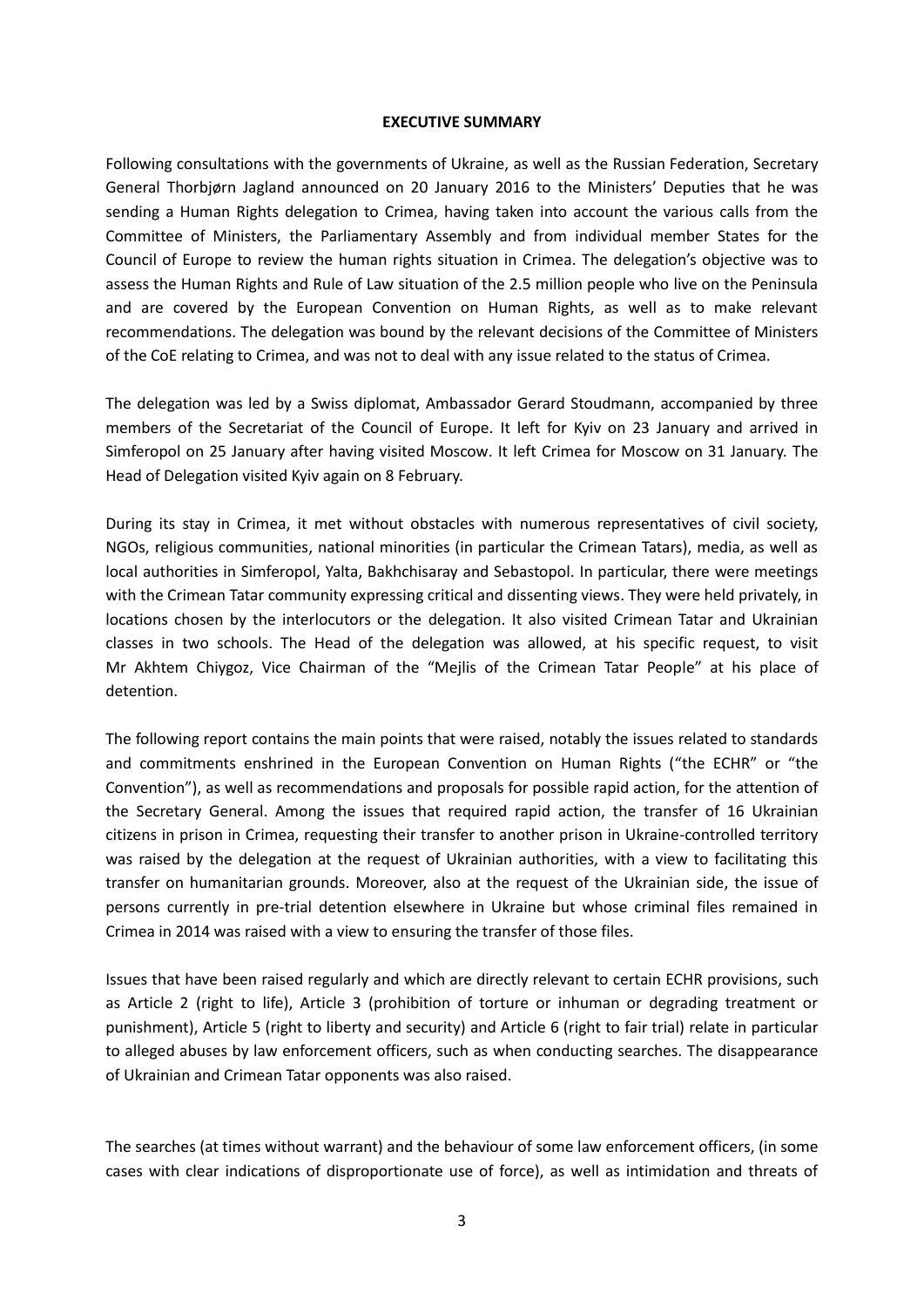abduction, combined with the fact that many interlocutors indicated that any complaint against such behaviour was "useless", are indicative of the existing tensions.

It appears that the law on extremism is applied and extensively interpreted as a basis for such operations. They seem to target mostly Crimean Tatars, often with links to family members or friends in exile, as they are considered by the local authorities as the biggest threat of extremism and dissent towards the present order. In this context, the creation in the Kherson region (to the North of the Peninsula) of a paramilitary unit known as the "Tatar battalion" (which is however allegedly not only recruiting Crimean Tatars, but is open to all Muslim volunteers), is regularly mentioned: on the one hand, the threat of violent action by this group is referred to as a reason for the application of the law on extremism, for searches and other operations; on the other hand, some of the Crimean Tatar interlocutors of the delegation expressed the fear that the use of violence by this group would turn part of the population against the Crimean Tatars and lead to a deterioration of the interethnic relations on the Peninsula.

Regarding the disappearances, the delegation asked for information on cases concerning a total of 21 persons. It noted that there are no major divergences between the sources on the number of particularly problematic cases – which vary from 10 to 15 individuals, both Crimean Tatars and Ukrainians, 5 of them found dead. Many of the suspect cases mentioned date back to 2014. According to the prosecutor, there is one case of murder under investigation, one person has been found alive and all other cases are still under investigation. To be noted, 2 most recent cases (2016) were solved at the time of the departure of the delegation and had apparently no political connotation. It is important that independent, diligent and transparent investigations are carried out and that ongoing developments and conclusions are presented publicly to instil confidence and to avoid further rumours; families and the public in general should be informed regularly on the state of the investigations, including through the reactivation of the Contact Group created to this effect.

Today, the perception of the delegation is that the cases of repression, as severe as they may be, seem more targeted against individual opponents, whether they are Crimean Tatars, Ukrainians or others, rather than reflecting a collective repression policy against the Crimean Tatars as an ethnic group.

However, in this sensitive context, the procedure aiming at declaring "the Mejlis of the Crimean Tatar people" an "extremist organisation", should it lead to a court decision on a ban, would indicate a new level of repression targeting the Crimean Tatar community as a whole. It should be noted in this context that the Court in Simferopol has already postponed the procedure several times. Today some members of the Mejlis are sitting in senior local positions, while others are in exile or in prison – a clear indication of a split within the Crimean Tatar leadership. The Mejlis is an important traditional and social structure of the Tatar community. Its qualification as an extremist organisation would considerably increase the risk of further alienation of the Crimean Tatar community and of isolating it from the rest of the population living in the Peninsula. Additionally, the ban of the Mejlis would appear to contradict some of the policy measures adopted up to now, such as the recognition of the Crimean Tatar as an official language, the rehabilitation of deported Crimean Tatars, the building of a mosque in Simferopol and the continuation of the Crimean Tatar curricula in schools.

Finally, many of the recurring issues that came out of the meetings with civil society representatives did not always have a direct link with relevant articles of the ECHR. They are related to complaints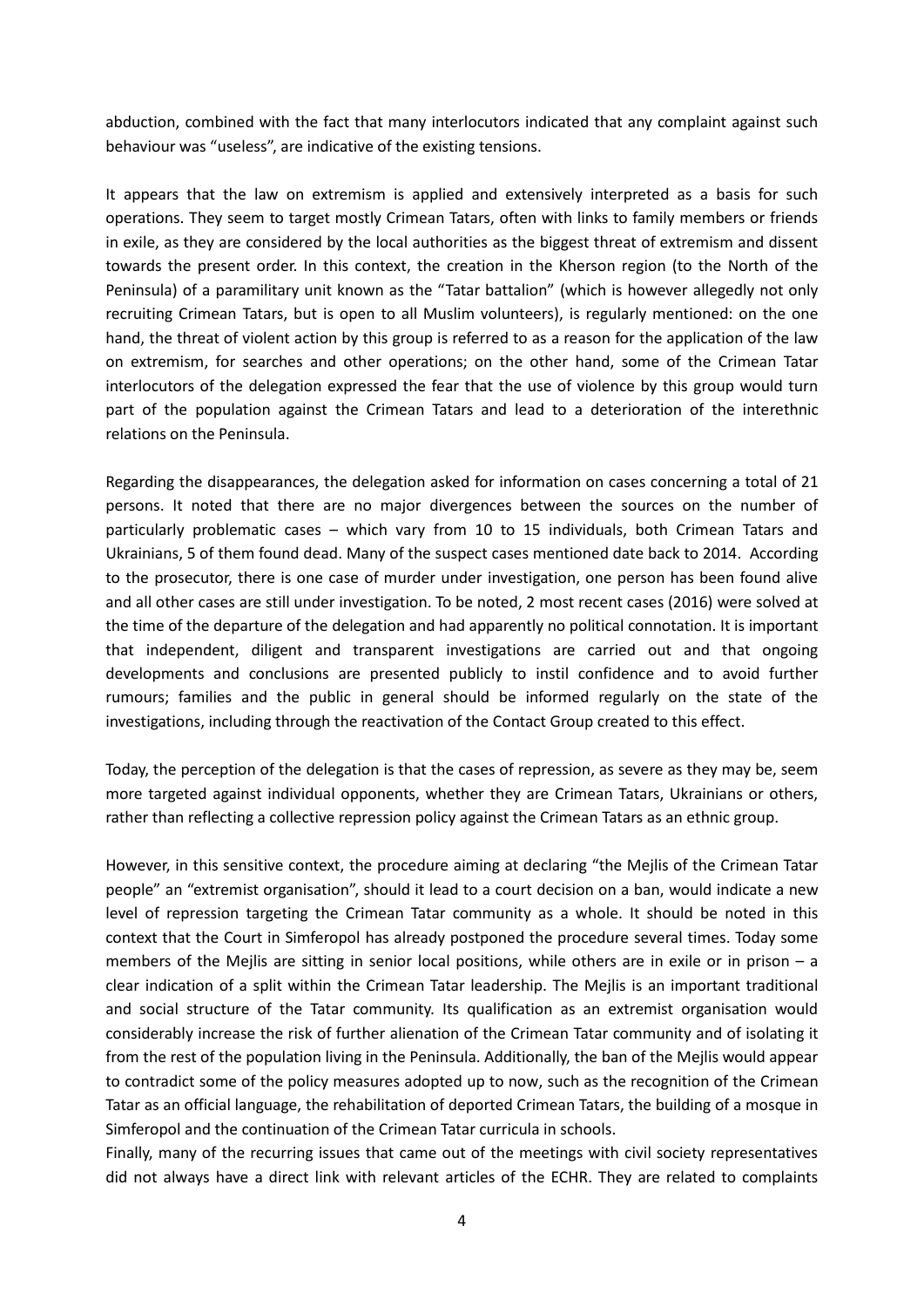about inefficient bureaucracy, widespread corruption, the effect of the blockade (in particular on water and energy supplies), the effect of sanctions on prices, trade, travel and communications. They reflected at times an emotionally loaded atmosphere and frustration.

#### *Conclusions*

The present situation significantly affects the population of Crimea in many ways. This report is an attempt at presenting some of the issues related to the application of the European Convention on Human Rights, as requested under the delegation's mandate. It is only through the establishment of a regular access to the Peninsula, under the authority of the Secretary General of the Council of Europe, that some issues could be addressed in a more comprehensive manner.

Therefore, the main overriding conclusion of this report is the need to re-open the Peninsula for the Council of Europe monitoring structures and other relevant international mechanisms, and to identify viable solutions, allowing for their effective functioning under the present circumstances. It is also important to allow for contacts with and access to civil society and their representatives in Crimea, in particular through facilitation of travel procedures.

It is indeed neither normal, nor acceptable, that a population of 2.5 million people should be kept beyond the reach of the human rights mechanisms established to protect all Europeans. In this context, many interlocutors, in particular from the Crimean Tatar community, expressed the hope that the visit of this delegation would not be a one-off visit and that the Council of Europe monitoring structures would soon be allowed back.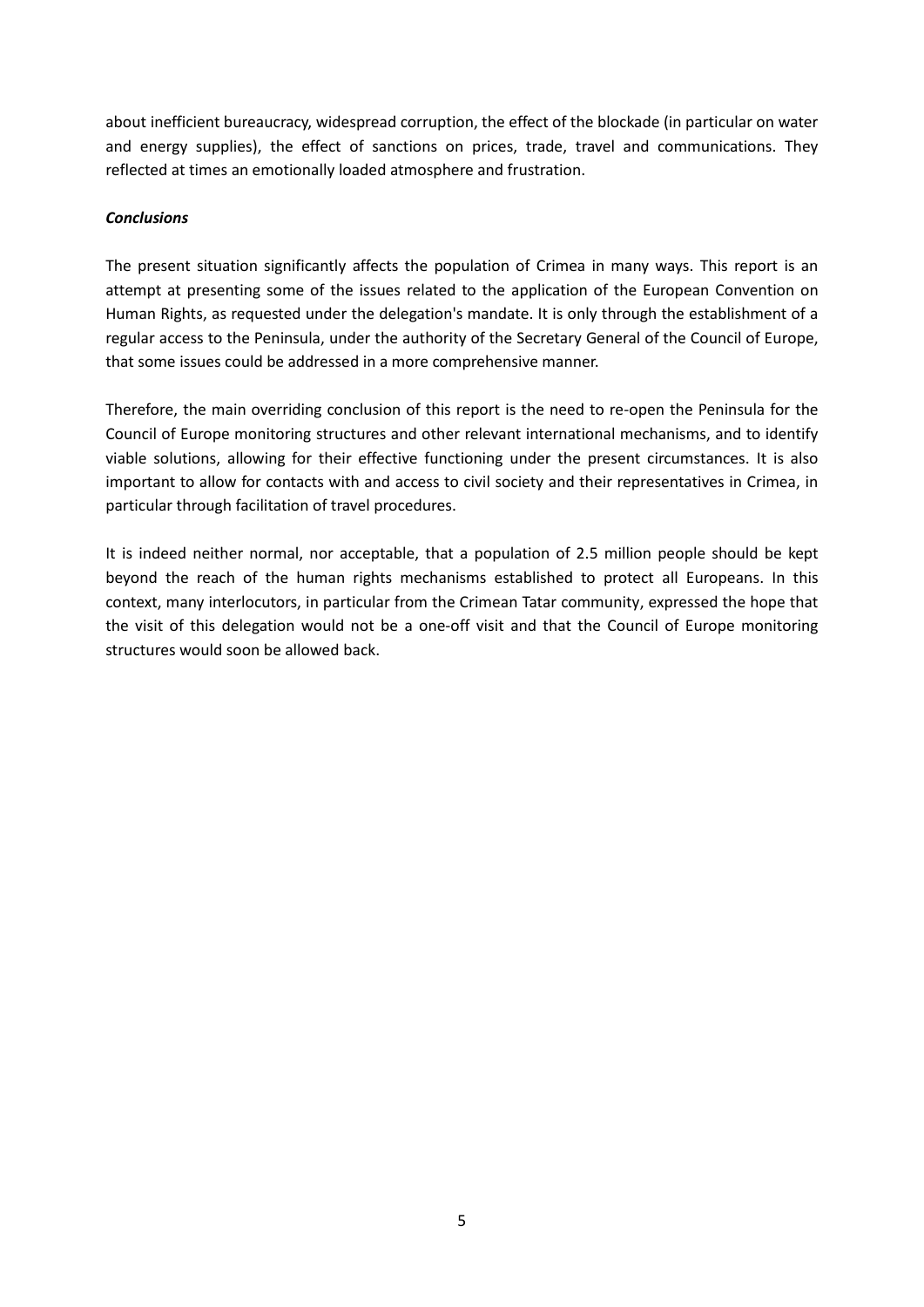#### **I. Introductory remarks**

- 1. In accordance with the mandate given by the Secretary General, the present report does not deal with any issue related to the status of Crimea. In addition, the present report does not interfere with the pending applications before the European Court of Human Rights against the Russian Federation and Ukraine (including inter-State cases)<sup>1</sup>, the supervision of the Court's judgments related to Crimea by the Committee of Ministers in the framework of its functions under Article 46 of the Convention, nor the Council of Europe programmes and projects in Ukraine, or the work of the International Advisory Panel<sup>2</sup>.
- 2. The delegation spent seven days in Crimea, carrying out more than 50 meetings. It operated in full independence, including with respect to the possibility of holding meetings originally not included in the preliminary negotiated programme. It met representatives from all sectors in Crimea and held meetings in several cities, including Simferopol, Yalta, Sebastopol and Bakhchisaray. Ambassador Stoudmann was also able to visit Mr Akhtem Chiygoz, Vice Chairman of the Mejlis of the Crimean Tatar People, who is detained in Simferopol pending his trial. Before the visit to Crimea, Ambassador Stoudmann visited both Kyiv and Moscow. In Kyiv on 23 January, he had meetings with Mr Pavlo Klimkin, Minister for Foreign Affairs of Ukraine, Ms Valeriya Lutkovska, the Ombudsperson of Ukraine, as well as with representatives of the Crimean Tatar minority Refat Chubarov and Mustafa Dzhemilev and with NGOs. On 25 January, Ambassador Stoudmann had meetings in Moscow with Deputy Foreign Minister and Secretary of State Grigory Karasin and Ombudsperson Ella Pamfilova. Upon the delegation's return, Ambassador Stoudmann had meetings in Kyiv and Moscow.

#### **II. Law Enforcement**

 $\overline{\phantom{a}}$ 

3. An issue regularly brought to the attention of the Council of Europe's team concerns the conduct of some law enforcement officers. It would appear that searches, arrests and identity controls would be in many cases carried out without respecting the necessary legal safeguards and in some cases with clear indication of disproportionate use of force (including in the presence of children), based on the provisions regarding the fight against extremism and terrorism. Although in some cases discussed by the delegation, law enforcement authorities carried out their duties correctly, concurring elements seem to indicate the existence of misconduct by law enforcement officers in the exercise of their functions, leading to a consequent degree of mistrust of part of the population towards the law enforcement authorities. This can also explain the fact that complaints about such alleged violations are often not formally submitted to the competent authorities.

 $1$  There are currently three inter-State applications lodged by Ukraine against Russia: For more information see the press release: [http://hudoc.echr.coe.int/eng-press?i=003-5187816-6420666.](http://hudoc.echr.coe.int/eng-press?i=003-5187816-6420666) 

 $2$  The International Advisory Panel was constituted by the Secretary General of the Council of Europe to oversee that the investigations into the violent incidents which took place in Ukraine from 30 November 2013 onwards met all the requirements of the European Convention on Human Rights and the case-law of the European Court of Human Rights.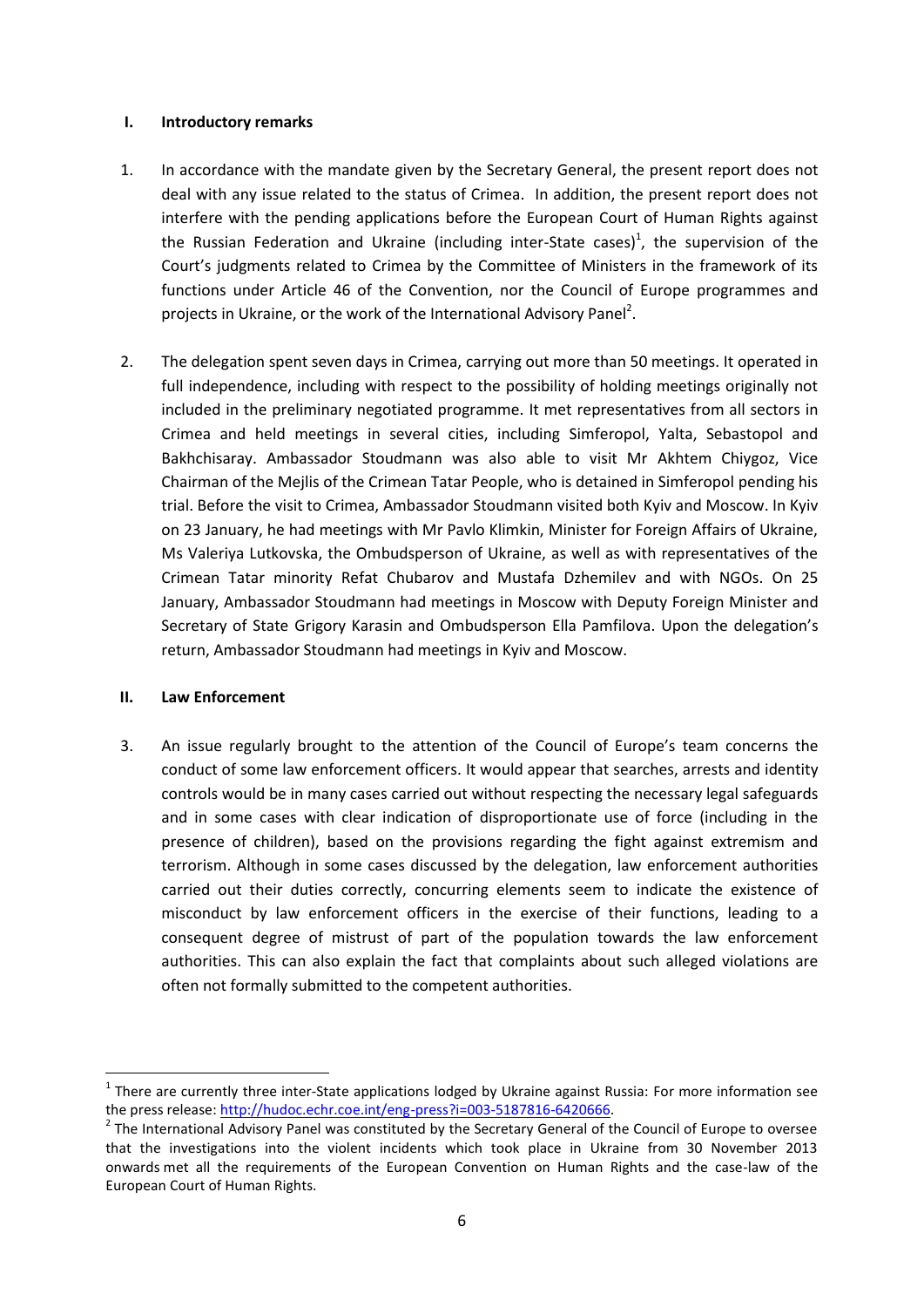- 4. The delegation can confirm the 2011 findings and recommendations of the European Commission against Racism and Intolerance (ECRI)<sup>3</sup> about the need to intensify efforts to put a stop to racist or racially discriminatory misconduct by the police and to investigate any allegations of misconduct by law enforcement officials towards persons coming within ECRI's mandate.
- 5. Concerning allegations of ill-treatment and torture, there is at least one pending case before the North Caucasus District Military Court concerning allegations against members of the FSB during the detention and interrogations of a Ukrainian citizen, Mr Oleksandr Kostenko. It would be important to ensure effective investigations of this and of other reported cases of illtreatment<sup>4</sup> and, where appropriate, impartial judicial proceedings.

# *"Self-defence forces"*

6. A separate aspect of the issue concerns the so-called "self-defence forces". The delegation was informed by the regional leadership that they had been disbanded and transformed into two separate security companies, one armed and the other without weapons. However it has not been possible to fully clarify their current legal status and functions nor the allegations about their involvement in enforced disappearances and other violations, and the state of investigations on such cases. Legislative initiatives proposing immunity from prosecution ("amnesty law") for actions committed by the "self-defence forces" after February 2014 have not been pursued; an issue raised by the Council of Europe Commissioner for Human Rights during his visit in 2014.<sup>5</sup> However, the delegation noted that members of the unarmed security company created after the "self-defence forces" were disbanded still use militarytype uniforms and insignia, which can create confusion as to their actual status and powers.

# *Recommendations:*

- *To ensure that effective investigations are carried out in alleged cases of ill-treatment and other human rights violations by law enforcement forces and by former "self-defence forces".*
- *To ensure that law enforcement authorities always carry out their functions in accordance with applicable law and that appropriate safeguards protecting the rights of individuals involved in law enforcement operations are fully respected.*
- *It is important that initiatives are taken to provide training to law enforcement authorities about applicable internal and international human rights standards, and to recommend*

and Techina the port on Ukraine, adopted on 9 December 2011, paragraphs 164, 166 and 168. See also ECRI<br><sup>3</sup> ECRI 4<sup>th</sup> report on Ukraine, adopted on 9 December 2011, paragraphs 164, 166 and 168. See also ECRI Conclusions on the Implementation of the Recommendations in respect of Ukraine subject to interim follow-up, paragraph 3.

Such as, for instance: Andriy Shekun and Anatoly Kovalsky, allegedly abducted by "self-defence forces" and brought first to a police station and then to a secret place, where they would have been detained (and one of them tortured) for 11 days; Gennadiy Afanasiev, involved in the case of Oleg Sentsov and Alexander Kolchenko, who withdrew his testimony declaring he had testified under torture.

<sup>&</sup>lt;sup>5</sup> See the report of the Council of Europe Commissioner for Human Rights, document CommDH(2014)19, paras. 36-40.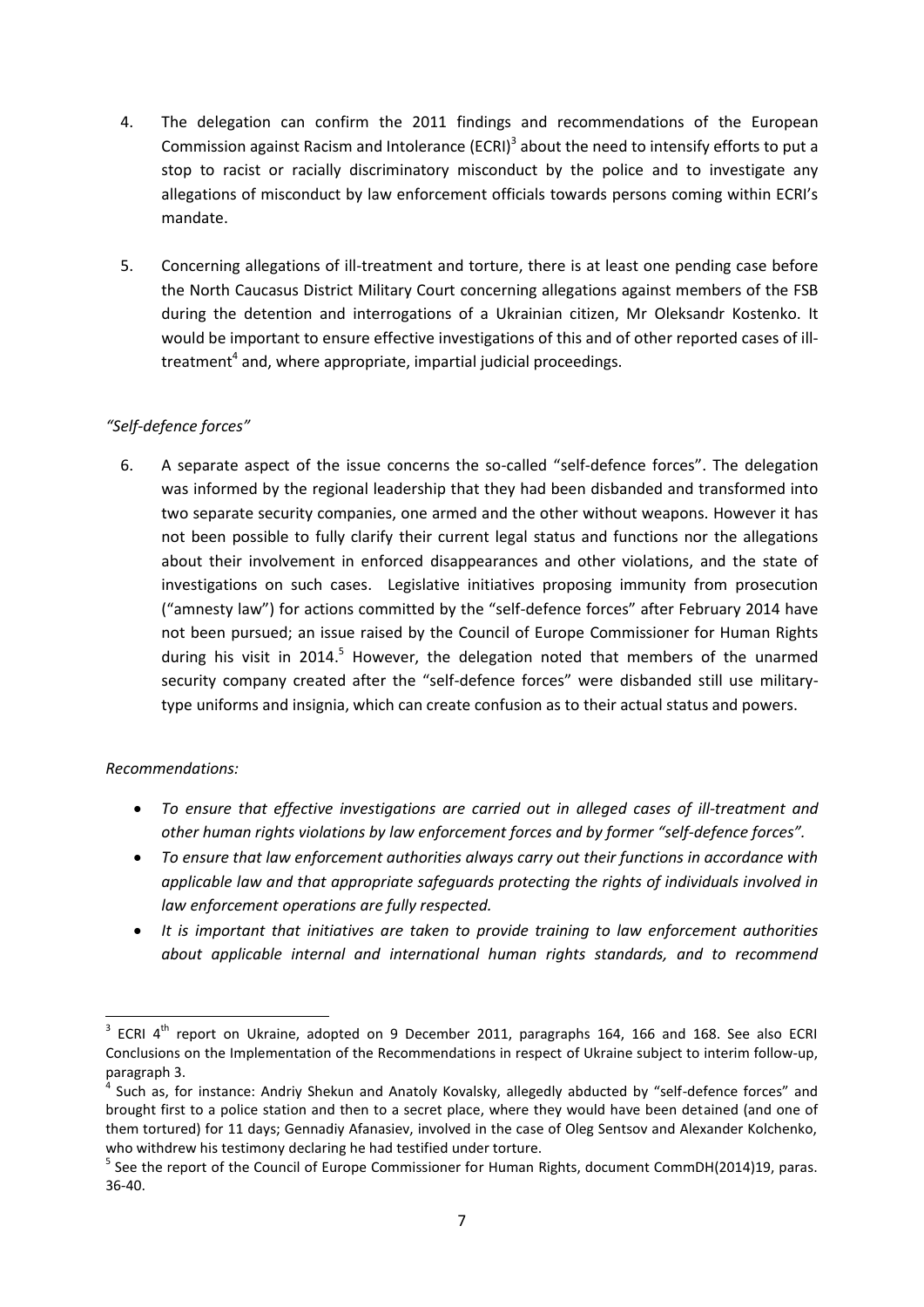*particular attention in the exercise of their functions when dealing with minorities, in order to avoid any perception of discrimination based on ethnic, religious or other grounds.* 

 *To avoid that members of security companies wear uniforms that could lead to confusing them with law enforcement or military personnel.*

# **III. Disappearances**

- 7. Suspicious cases of disappearances brought to the attention of the delegation concern a relatively limited number of persons (between 10 and 15, both Crimean Tatars and Ukrainians), a large part of which occurred in 2014, although this remains a highly sensitive issue as already stressed in the report of the Council of Europe Commissioner for Human Rights<sup>6</sup>. The delegation's interlocutors were convinced that, in certain cases, the disappeared had been killed.
- 8. In light of the seriousness of the allegations, it is essential to ensure effective investigations especially in cases where persons had been abducted or subsequently found dead – and to inform their families and the general public. A Contact Group for the families of disappeared persons was set up in October 2014, but it has not met since April 2015, while disappearances have continued to occur. The prosecutor has been cooperative in providing information to the delegation on a number of cases<sup>7</sup>, and recognised the need to increase transparency about the state of investigations. The prosecutor declared a readiness to take steps in this respect, for instance through regular press briefings.

# *Recommendations:*

- *Investigations in cases of alleged abductions and disappearances must be effective and in accordance with the relevant standards of the European Convention on Human Rights ("the Convention"), with particular regard to the requisites of adequacy, thoroughness, impartiality, independence, promptness and public scrutiny.*
- *It is vital to provide appropriate information to the families of alleged victims and to the general public.*

 $\overline{a}$  $^6$  See the report of the Council of Europe Commissioner for Human Rights, document CommDH(2014)19, pp. 5-7.

 $^7$  Information was provided upon request regarding: Reshat Ametov, found dead on 15 March 2014, with signs of ill-treatment; Mark Ivanyuk, found dead on 21 April 2014 as a result of a road accident; Timur Shaymardanov and Seyran Zinedinov, disappeared on 26 and 30 May 2014; Leonid Korzh (whose disappearance was announced on 28 May 2014 in connection with those of Mr Shaymardanov and Mr Zinedinov ) still living in Crimea today and  $-$  according to information provided by the prosecutor  $-$  denying having been victim of unlawful acts; Izlyam Dzhepparov and Dzhavdet Islyamov, allegedly abducted on 27 September 2014; Edem Asanov, disappeared and subsequently found hanged on 5 October 2014. Other cases where further information is expected include: Ivan Bondarets and Vladislav Vashchuk, disappeared on 7 March 2014; Vasyl Chernish, disappeared on 15 March 2014; Eskender Apselyamov, disappeared on 3 October 2014; Fyodor Kostenko, father of Oleksandr, disappeared on 3 March 2015 on his way from Kyiv to Crimea; Kachok Mukhiddin, killed on 26 July 2015; Mukhtar Arislanov, 45, allegedly abducted in a minibus on 27 August 2015; Memet Selimov and Osman Ibragimov, disappeared and then found dead on 29 August 2015; Arlen Terikhov and Ruslan Ganiev, disappeared on 15 December 2015 in Kerch. The cases of two minor Crimean Tatar girls disappeared in early 2016 was also solved by the time of departure of the delegation.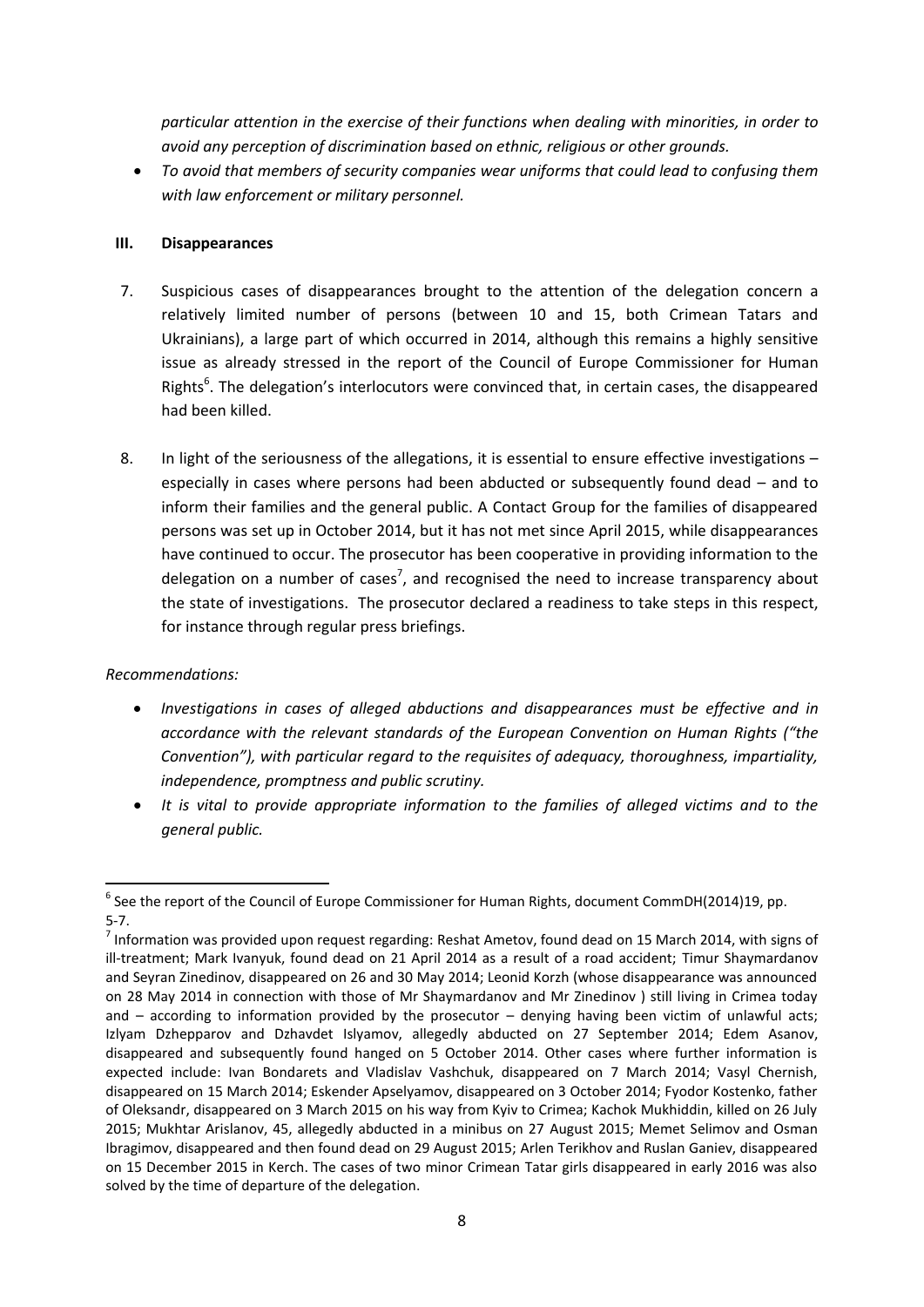*It is important to re-activate the Contact Group for the families of disappeared persons as a confidence-building measure.*

#### **IV. The Judiciary**

- 9. In the short time available, the delegation was not able to make a comprehensive and detailed assessment of the current functioning of the judiciary in Crimea. It was mentioned during the meetings that information on the Convention case-law is offered *via* trainings, and that the European Court of Human Rights ("the Court") case-law is published and disseminated. Further, the modernisation of court rooms was noted.
- 10. However, the delegation received information on allegations of important shortcomings in the functioning of the local criminal justice, including of persisting corruption. In this context, the delegation received reports on alleged discrepancies with respect to arrest or pre-trial detention and noted in particular the allegations of applicants' representatives that arrest and/or pre-trial detention lacked legal basis and that pre-trial detention was often prolonged without justification. Those matters fall under the Convention (Article 5-right to liberty and security). It is worth recalling in this respect that in older judgments concerning Crimea the Court had found violations of that provision of the Convention.
- 11. The prosecutor noted that these Convention requirements are taken into account by law enforcement officials. However, from discussions in various meetings, the delegation observed that the pertinent Convention standards as interpreted by the Court are not, in some instances, well understood by all sides.
- 12. This wide range of information led the delegation to observe a strong feeling of mistrust in the application of justice, and not only amongst members of the opposition. This lack of confidence hampers the possibility to lodge complaints and seek reparation for alleged human rights violations. Despite some positive measures, such as those mentioned above, the delegation believes that much more needs to be done to ensure that the Convention requirements regarding the right to a fair trial are enshrined among the judiciary but also in the society in general.
- 13. It should be noted that during the meeting between the Head of the delegation and Mr Akthem Chiygoz, Vice Chairman of the Mejlis of the Crimean Tatar People (meeting referred to in detail below under "the penitentiary establishments"), Mr Chiygoz requested that his trial be public and monitored by the Council of Europe.
- 14. At the request of the Ombudsperson of Ukraine, the issue of persons currently in pre-trial detention elsewhere in Ukraine but whose criminal files remained in Crimea in 2014 was raised with a view to ensuring the transfer of those files, thus allowing access to the criminal files.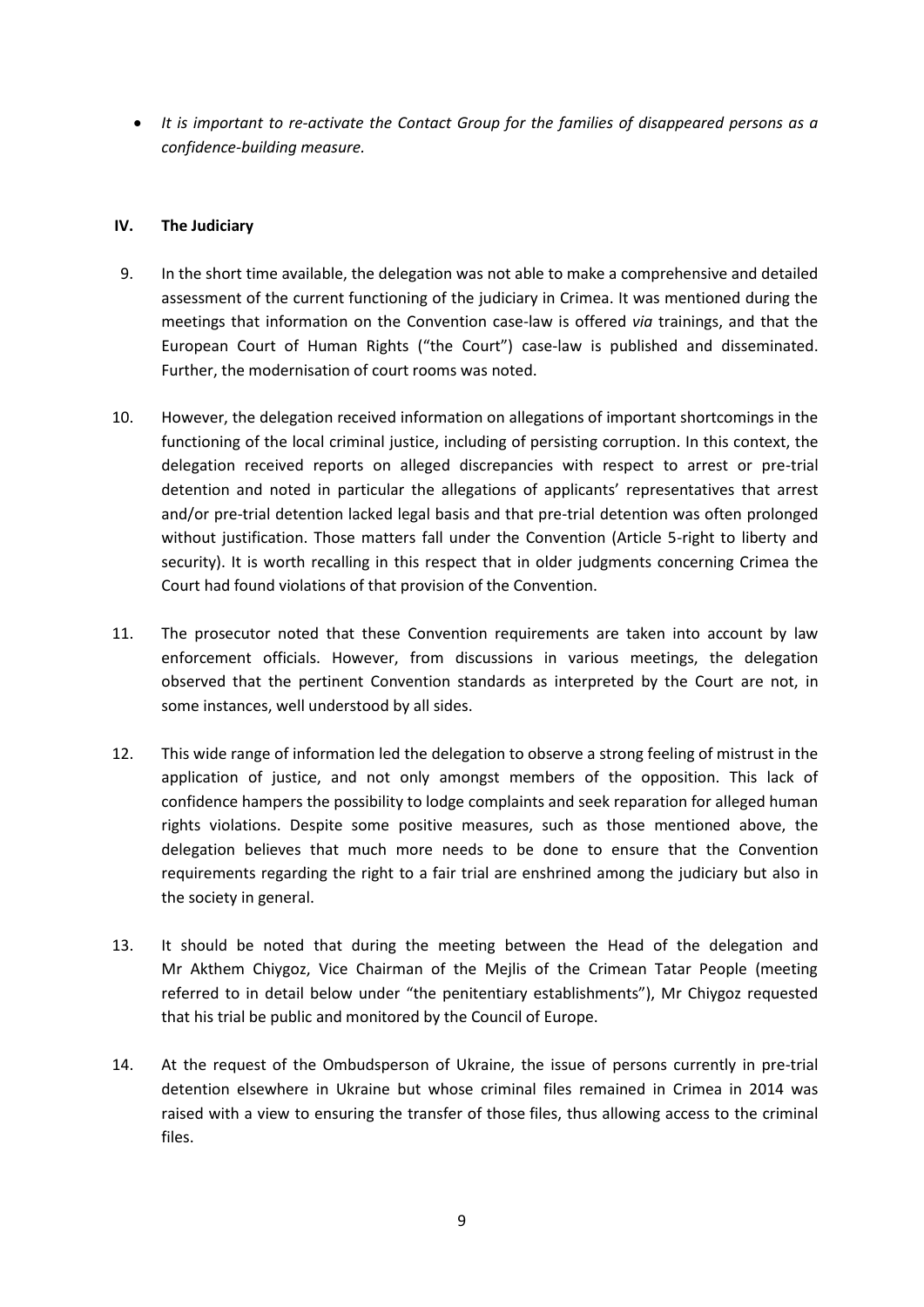- 15. In addition, the delegation noted two specific issues with implications on the effective functioning of the Judiciary:
	- *The adaptation of legislation after March 2014 and its impact on rights and freedoms*
- 16. According to information given by the prosecutor, 1557 legal acts have been enacted since March 2014. The prosecutor indicated that the public is informed of the enactment of new acts via a weekly television programme. Given however the proliferation of new laws, it is not clear for the delegation whether those information measures are adequate.
- 17. The delegation noted the general perception in the society that legislation became more restrictive and had an impact on fundamental rights and freedoms (see below notably under Freedom of expression, Freedom of association and assembly).
- 18. The delegation heard several accounts that the re-registration process imposed in many sectors (e.g. business, associations, property, media, identity documents, license plates, etc.) had an impact on the related rights and freedoms, and also created new opportunities for corruption. The latter is more generally seen as a longstanding problem. The delegation was informed about positive measures adopted to tackle corruption, including the creation of anticorruption committees. The delegation was also informed of specific cases of corruption that led to dismissals and/or charges against officials. Despite the efforts deployed, which were acknowledged by several interlocutors, results would still be below the public's expectations. Whilst the delegation perceives the importance of the matter, it is not within its mandate to further explore the issue. The same goes for questions of citizenship and the related issue concerning residence permits; also outside the scope of the mandate.
	- *The legal basis for criminal proceedings*
- 19. The delegation noted that, in certain instances, persons have been convicted or indicted on the basis of legislation introduced after March 2014 for facts which occurred before that date. Two cases in particular were brought to the delegation's attention. The case of Mr Oleksandr Kostenko - sentenced in May 2015 to 4 years and 2 months for "intentional infliction of bodily harm" for having hit a Ukrainian policeman in Kyiv with a stone on 18 February 2014, and for "illegal possession of firearms", and the case currently pending involving six people, among others Mr Akthem Chiygoz, in connection with the events which occurred in Simferopol on 26 February 2014.
- 20. The issue of indictments and convictions on the basis of laws which did not exist in Crimea at the time of the events (which amounts to retroactively applying a new legislation) or applied to facts occurred in Kyiv, was addressed at the meeting with the prosecutor. The prosecutor underlined the absolute need not to leave the crimes unpunished and further noted that the indictments were subsequent to the lodging of applications by the families of the victims. Subject to further analysis and verification of the specific legal provisions, the delegation observes that these indictments or convictions might raise concerns as to their compatibility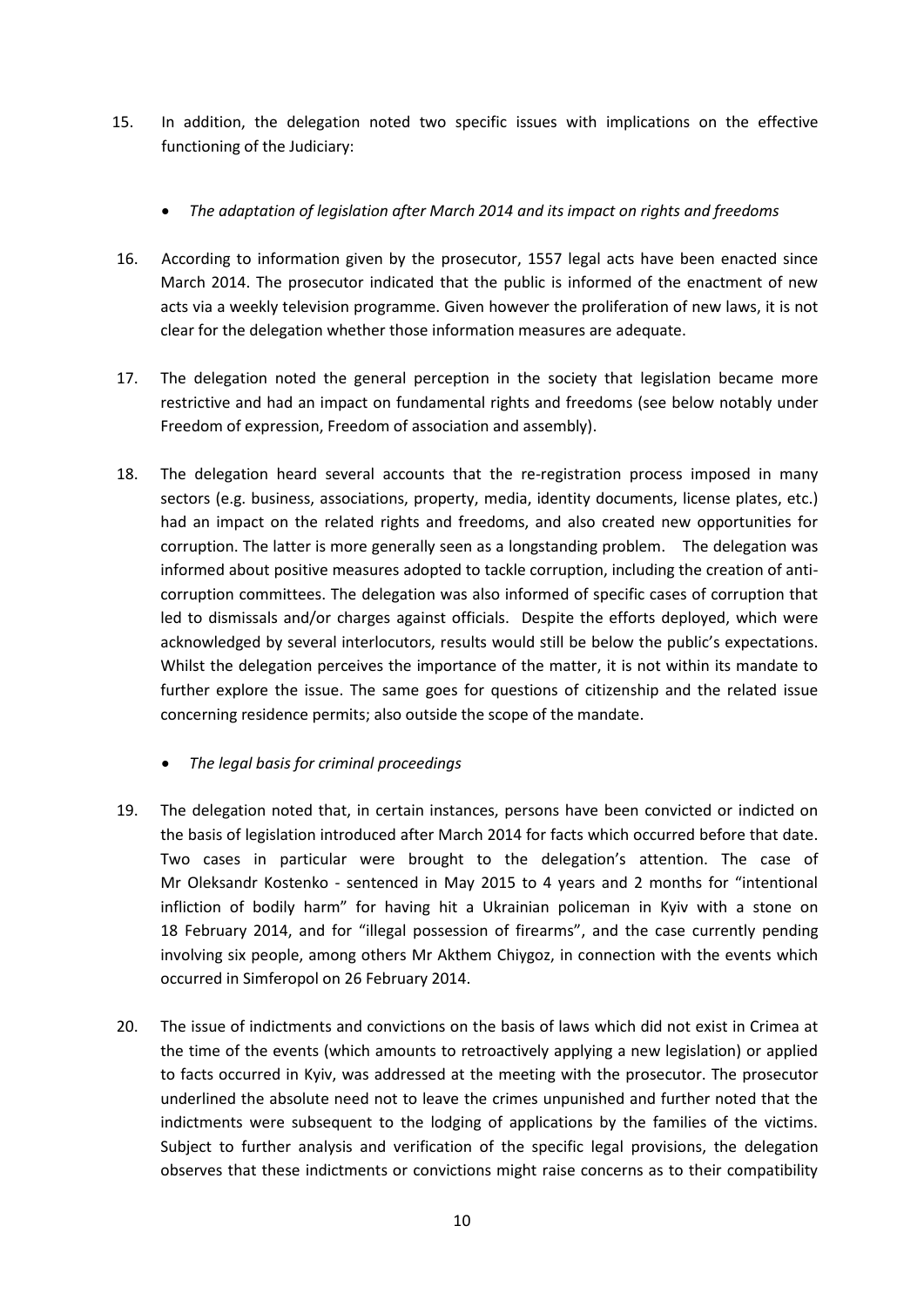with the principle of legality, also in the sense of Article 7 (No punishment without law) of the Convention, as interpreted by the Court. It appears that a review of these cases needs to be considered.

21. The prosecutor informed the delegation that 118 offences were decriminalised after March 2014 in line with the applicable legislation, and that a review of sanctions was carried out, which led to the reduction of sanctions and to the release of 2783 inmates out of 3142 between March 2014 and January 2016. The prosecutor indicated that this measure could also prevent overcrowding in prisons.

#### *Recommendations:*

l

 *Cases where the legal basis for indictment/conviction appears based on a retroactive application of the legislation should be reviewed.*

# **V. Penitentiary Establishments**

- 22. The situation regarding the conditions of detention in penitentiary establishments in Crimea had in the past been examined by the Court<sup>8</sup> and the CPT<sup>9</sup>. In its last visit to the Peninsula (2013), the CPT underlined a number of areas of concern regarding the material conditions in the Simferopol pre-trial establishment-SIZO.
- 23. Although short-term measures focusing on the improvement of food and health care were reported to the delegation, the local authorities acknowledged that there is still a need for substantive work in this area in order to bring the material conditions of detention in the local penitentiary establishments up to international standards. To this end, the construction of two new detention centres was noted.
- 24. A number of technical and specific questions fall within the CPT's expertise and mandate, and require more time for their consideration.
- 25. During the visit, Mr Stoudmann was also allowed to visit Mr Akthem Chiygoz, who is detained in Simferopol pending his trial. During that meeting, in addition to his other requests (see under Judiciary, p.7), Mr Chiygoz challenged the lawfulness of his arrest. Mr Chiygoz did not make complaints about his treatment by the penitentiary administration or ill-treatment in prison, but mentioned health problems having led him to request to be examined by a civil doctor in order to get appropriate medication and treatment. However, no civil doctor had accepted to examine him despite the agreement of prison authorities. In addition, while acknowledging that he received regular visits by family members, he expressed the wish that it be made possible to receive a visit by his elderly mother who suffers from mobility problems.

<sup>8</sup> For instance in *Dvoynykh* (App. No. 72277/01) of 12 October 2006 (regarding conditions of detention the Simferopol pre-trial establishment-SIZO); *Yakovenko* (App. No. 15825/06) of 25 October 2007 regarding the Sevastopol Temporary Detention Isolator- ITT.

<sup>&</sup>lt;sup>9</sup> Report to the Ukrainian Government on the visit to Ukraine from 9 to 21 October 2013, doc. CPT/Inf (2014)15; see in particular Appendix I List of CPT Recommendations, comments and requests for information.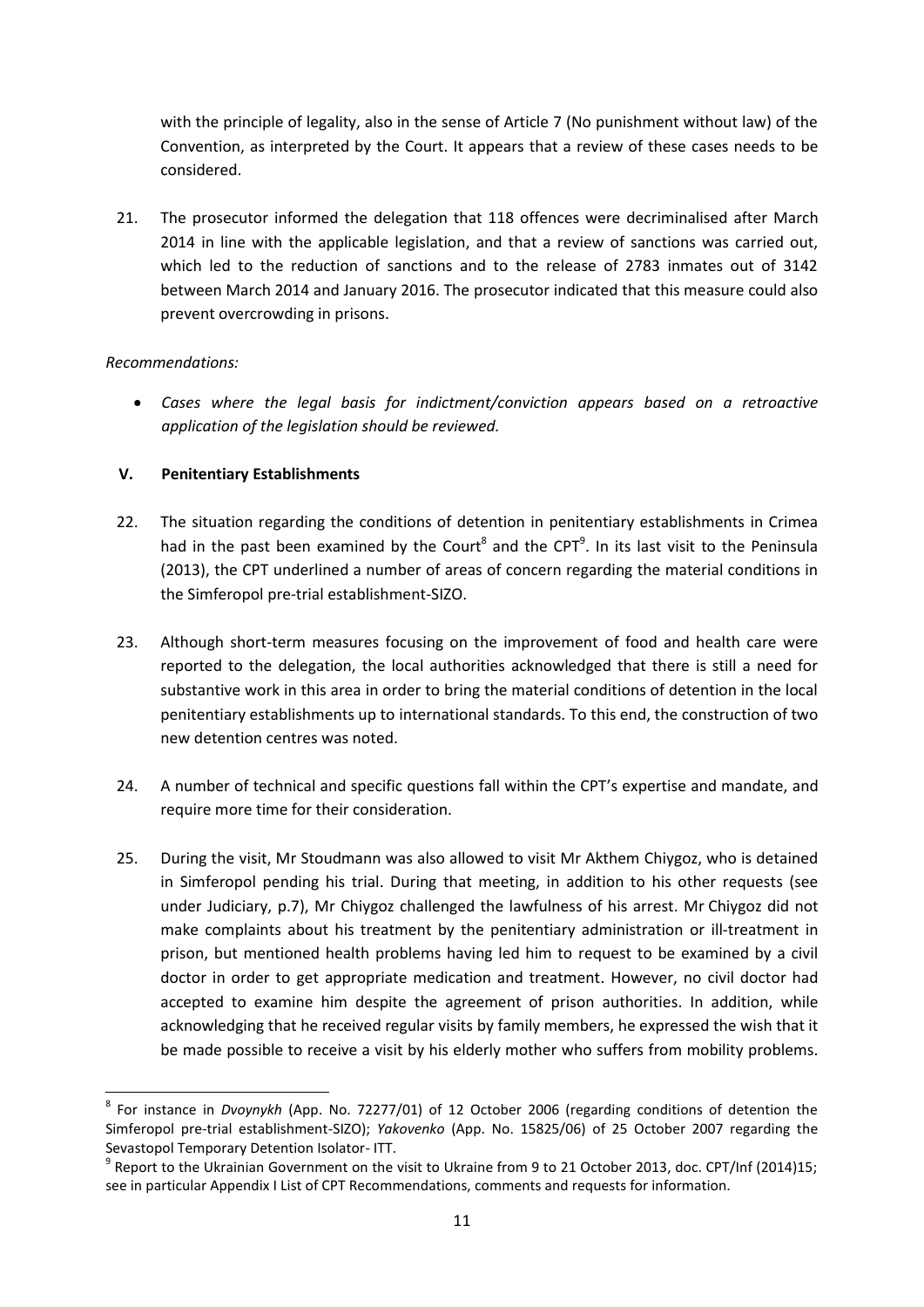Both requests have been transmitted to the prosecutor who noted that she would personally follow up on the matter. This attitude of refusal by "ordinary civilians" (in this instance, civil doctors) to intervene in politically delicate cases is, however, an element that contributes to corroborate the allegations about a climate of intimidation and of isolation of those who are perceived as opponents. Additionally, the issue of Mr Chiygoz's health should also be examined from a humanitarian perspective.

26. The case of 16 Ukrainian citizens<sup>10</sup> convicted before March 2014 and serving their sentence in Crimea was raised, as they formally requested their transfer to another prison in Ukraine. This issue was raised originally in December 2015 by the Ukrainian Foreign Minister Pavlo Klimkin with Secretary General Jagland, requesting him to help in securing this transfer. The issue was thus discussed by the delegation with interlocutors at all levels, in particular with the Ombudsperson in Kyiv, with a view to the identification of a suitable solution on a humanitarian basis.

# *Recommendations:*

 $\overline{\phantom{a}}$ 

- *All interested parties should find a viable solution to guarantee CoE monitoring bodies' access to the places of detention in the Peninsula.*
- *To encourage the training of law enforcement officials (judges and prosecutors) as well as of lawyers regarding the ECHR requirements pertaining to arrest and pre-trial detention.*

# **VI. Crimean Tatars and other minorities**

- 27. General difficulties and concerns affecting the rights of minorities and notably Crimean Tatars – had already been largely identified in previous reports of Council of Europe monitoring structures<sup>11</sup>, and have been confirmed by many interlocutors of the delegation, including Crimean Tatars in Kyiv.
- 28. In the context of the current crisis, the allegations of abuses by law enforcement authorities on the one side and the accusations of religious-based radicalisation on the other contributed to create a situation in which Crimean Tatars are particularly exposed to violations and restrictions of their rights and freedoms. Today, the repression seems more targeted towards those perceived as opponents and/or those close to them, rather than reflecting a systematic policy against the Crimean Tatars as a minority, which does not exclude cases of discriminations as reported below.

 $10$  Originally, 22 convicts reportedly filed petitions requesting their transfer. However, it was explained to the delegation that the situation now concerns only 16 of them.

 $11$  See, in particular: the report of the Advisory Committee on the Framework Convention for the Protection of National Minorities following its ad hoc visit to Ukraine (21-26 March 2014); the Committee of Ministers' resolution CM/ResCMN(2013)8 on the implementation of the Framework Convention for the Protection of National Minorities by Ukraine (adopted on 18 December 2013); the Third Opinion on Ukraine by the Advisory Committee on the Framework Convention for the Protection of National Minorities adopted on 22 March 2012; the 4th ECRI report on Ukraine, adopted on 9 December 2011.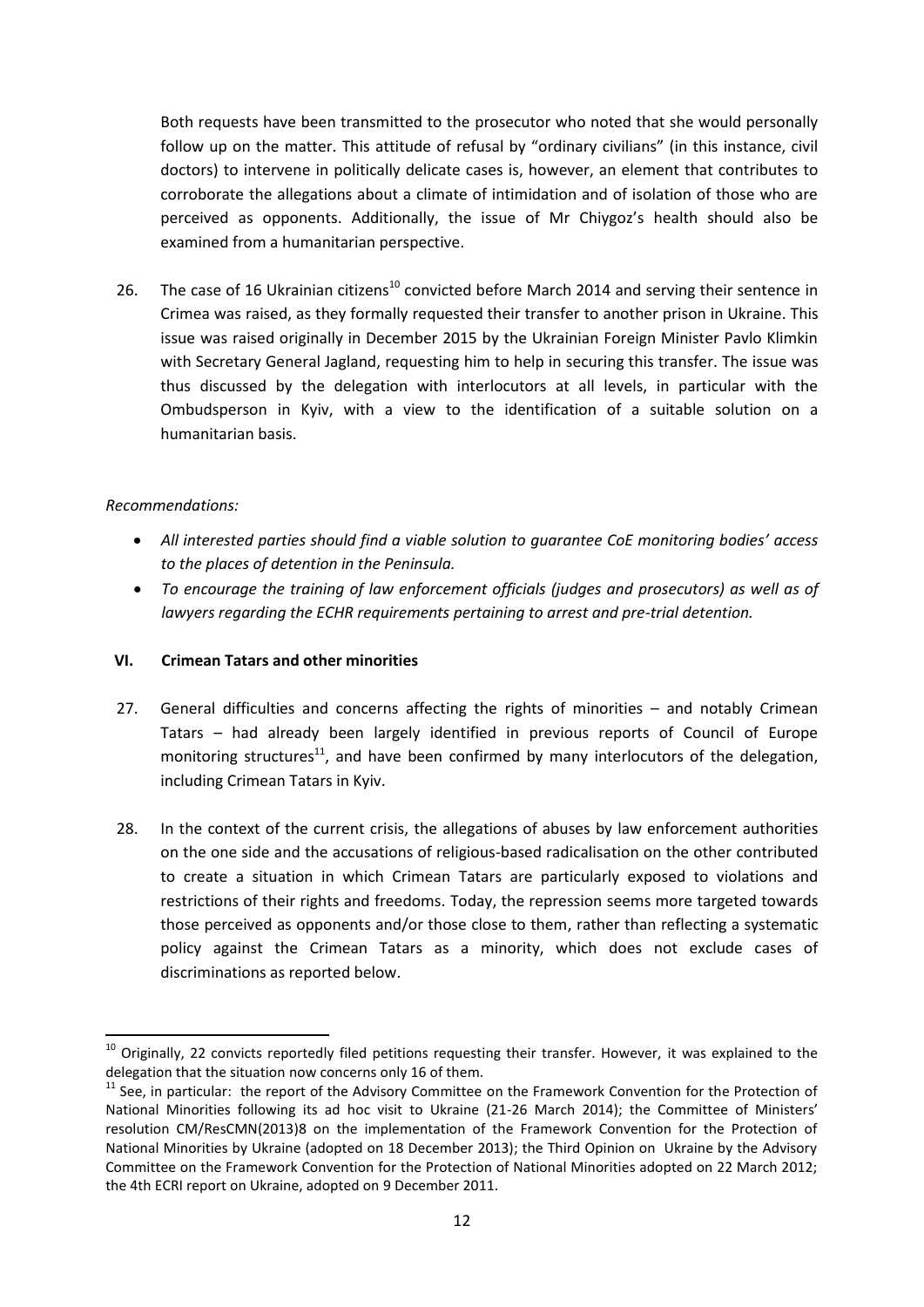- 29. Indeed, a number of measures adopted after March 2014 are perceived by the interested persons as having a discriminatory effect - directly or indirectly – on Crimean Tatars. This is the case, for instance, of procedures for re-registration of business – which would have according to some interlocutors disproportionally affected small business owned by Crimean Tatars - and for the recognition of land property rights. With respect to the latter, a procedure of regularisation of property rights for land occupied by Crimean Tatars after their return in Crimea had been set up prior to March 2014, and the delegation had been informed that those who had not completed such procedures by then are now experiencing difficulties. Clarifications were obtained from the local authorities on these two particular issues, which nevertheless need to be further examined (see recommendation below).
- 30. Note was taken of a number of measures recently adopted aiming to address some concerns of the Crimean Tatar community, combining "symbolic" recognition with more concrete action, such as the rehabilitation of Crimean Tatars (which also implies an increase in pensions of ex-deported people), the recognition of Crimean Tatar as an official language, the building of a mosque in Simferopol, the continuation of the Crimean Tatar curricula in schools. The adoption of these measures is positively perceived by the concerned population.
- 31. At the same time, another part of the Crimean Tatar minority sees itself as the deliberate target of discrimination and human rights violations and consider such measures ineffective or irrelevant. Most allegations of disappearances and of violations committed by law enforcement authorities indeed concern Crimean Tatars (see above).

# *Representation of Crimean Tatars / freedom of assembly issues*

- 32. Several interlocutors also reported difficulty for the Crimean Tatar community in obtaining authorisations to hold rallies. These allegations were however nuanced by other representatives of the Crimean Tatar community who argued that past restrictions in 2014 were linked to the specific political context at the time.
- 33. It should be noted that, due to the boycott of the September 2014 local elections by part of the community, the number of Crimean Tatars elected drastically diminished, from around 1290 before the elections to only 138.
- 34. In addition, the delegation learned after its visit that the prosecutor requested, on the basis of the law on countering extremist activity, that the "*Mejlis"* (the permanent executive body of the "Kurultay" – the traditional Crimean Tatar assembly) be declared as an extremist organisation and be banned, which would undoubtedly have consequences for all Mejlis members, should this decision be taken by the Court (it should be noted that the Court has already postponed the procedure several times). Such a decision would indicate a new level of repression targeting this time the Crimean Tatar community as a whole.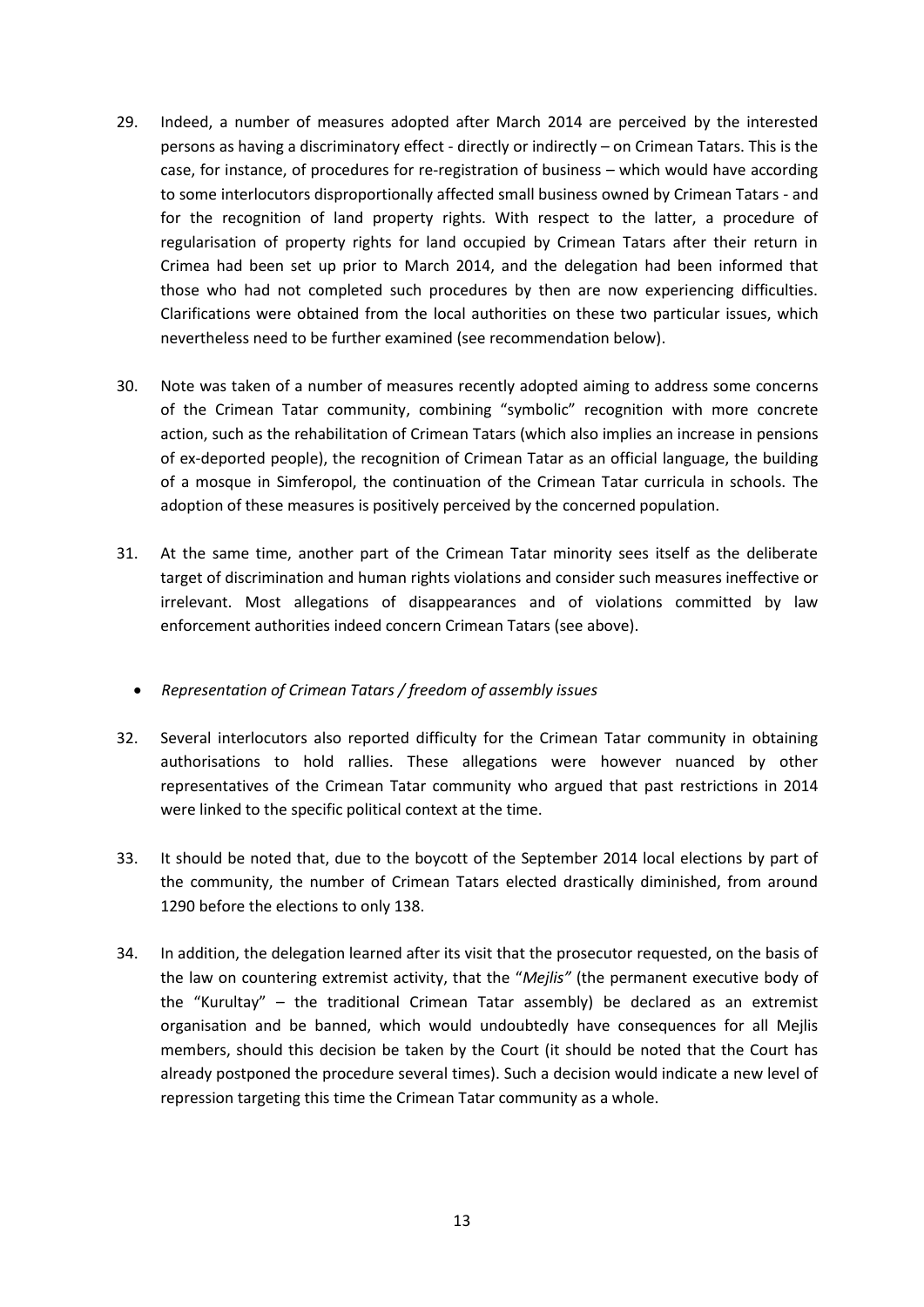- 35. One should bear in mind the importance of the "Mejlis" for the Crimean Tatar people, as underlined by many different sources; and therefore the risk that such a negative decision would further alienate the Crimean Tatar community, as well as the importance of maintaining traditional organs to ensure their representation.
- 36. Moreover, in the context of the current crisis, some of the most prominent members of the "Mejlis" left Crimea and have been charged and others such as Mr Chiygoz are detained, while others occupy important official positions in Crimea. Against this background, the growing tensions and divisions within the Crimean Tatar community are obvious.
- 37. The delegation also took note of the information (confirmed by both sides), on the creation and training of a paramilitary group in the Kherson region to the North of the Peninsula – "the Tatar battalion", open both to Crimean Tatars and other Muslim volunteers. There is increasing fear within the Crimean Tatar community living in Crimea that, should this group be in the future involved in violent action against Crimea, this would fuel anti-Tatar sentiments, deepen the divisions within the community, and lead to the adoption of even more severe measures, in particular based on the law against extremism, limiting the exercise by Crimean Tatars of their rights. The situation is in any event very tense and could lead to serious security implications.
	- *Freedom of expression / media*

 $\overline{\phantom{a}}$ 

- 38. The delegation noted that Crimean Tatars are generally free to display flags and Crimean Tatar symbols in public. Public buildings visited by the delegation continue to carry inscriptions in Tatar alongside other official languages.
- 39. However, regarding the Crimean Tatar media, the delegation also took note of concerns about a reduction in media diversity, as illustrated by the case of "ATR TV." An online daily newspaper (previously printed), continued to operate at the time of the visit.<sup>12</sup>
- 40. On 1 April 2015, private Crimean Tatar ATR TV was taken off the air along with the children's TV channel "Lale" and radio station "Meydan", all belonging to the same group.<sup>13</sup> Whatever was the administrative process leading to the shutting down of ATR (the re-registration process seems to have played a role in this case), the delegation took in any event note of the attachment towards ATR TV and of the sense of loss and frustration caused by its shutting down – which can therefore be considered as having significantly reduced media diversity in Crimea. This sentiment of frustration was probably one the main reasons which led to the establishment of the new public Crimean Tatar TV "Millet TV" – re-hiring part of former ATR staff and which had just started operating at the time of the visit. It remains therefore to be seen whether "Millet" will be considered as a representative media outlet by the Crimean Tatar community.

 $12$  The Crimean Tatar newspaper "Advet" reportedly turned into an online newspaper only after it faced difficulties in the re-registration process. Reportedly, it also received warnings on the basis of the legislation against extremism.

 $13$  Headed by Lenur Islamov, one of the main Crimean Tatar leaders now outside Crimea.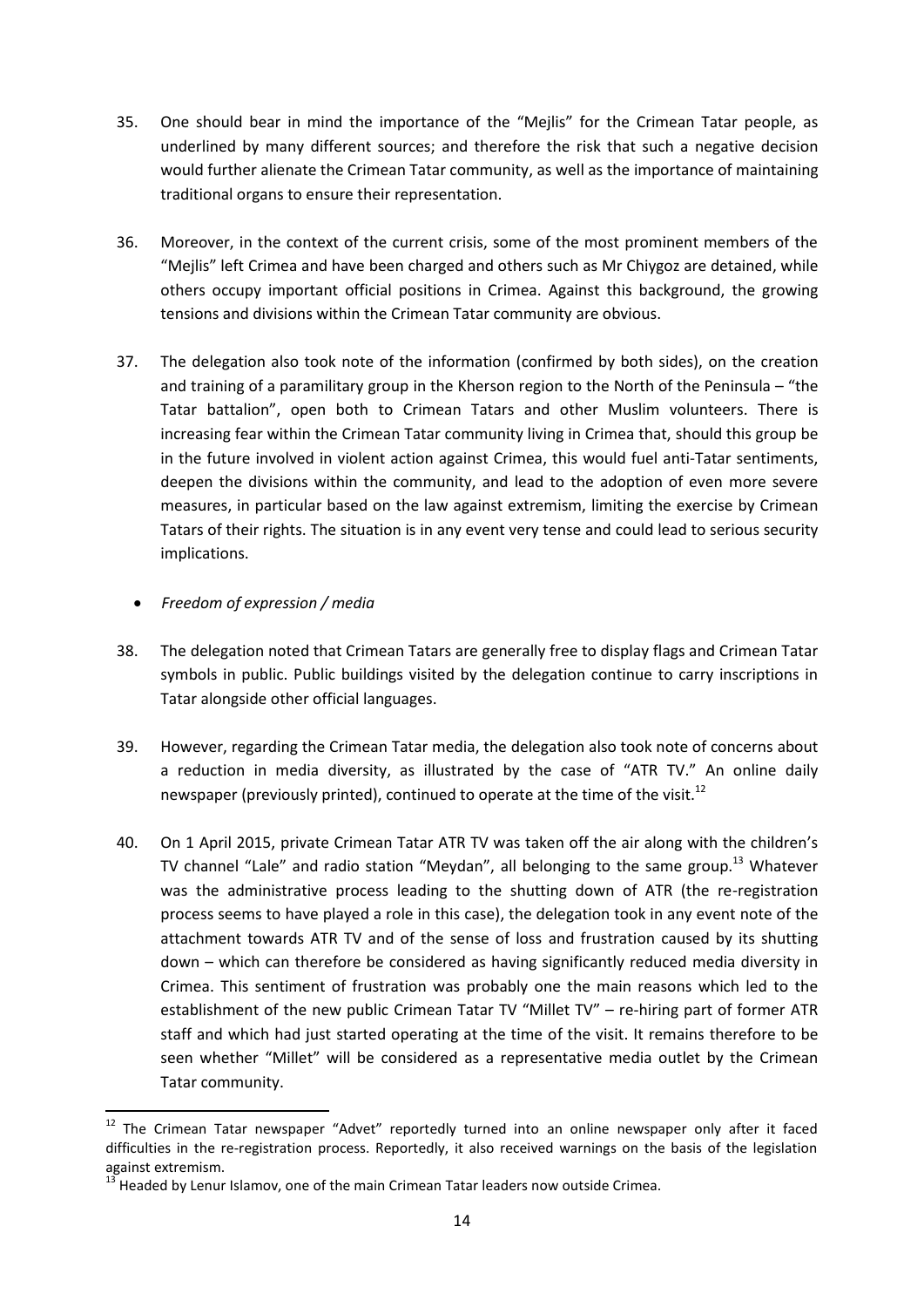# *Other minorities*

41. The delegation had the opportunity to meet with representatives of most of other minorities living in Crimea (Armenians, Germans, Greeks, Italians, Jewish, Karaites, Krimchak) on various occasions – but it did not have the opportunity to meet with Roma representatives. They reported no deterioration in access to their rights but rather expectations that their situation may in fact improve (e.g. restitution of religious property to the Karaites, rehabilitation decree regarding the Crimean Italians). They deplored the effect of their current isolation on the possibility of travel and exchanges with countries of origin, including with respect to family reunion when part of a family lives abroad and/or with respect to possible financial support.

# *Recommendations:*

- *To find a viable solution for access to the territory of Crimea to the competent Council of Europe structures, and other international institutions dealing with minority issues.*
- *The newly created public Crimean Tatar TV "Millet" programmes and approach should respond to the needs and expectations of the whole Crimean Tatar community, so as to be perceived as a representative channel, truly contributing to media diversity.*
- *To refrain from taking measures that may have a detrimental effect on the representation of the Crimean Tatar community, or have a directly or indirectly discriminatory effect.*
- *The procedure for regularisation of land of Crimean Tatars should be completed smoothly and all legal and practical obstacles should be overcome.*
- *To identify viable ways to facilitate contact between members of a minority and their country of origin.*

# **VII. Freedom of Religion**

- 42. After the 2014 referendum, legal organisations of religious communities (as other legal entities) were required to re-register in order to continue exercising their organisational activities. Most representatives of religious communities, including those sitting in the Council of inter-ethnic and inter-confessional relations, indicated that re-registration did not cause major difficulties. However a sharp reduction in the number of registered religious organisations was noted – from over 1400 to a number variable between 250 and 400 according to the sources. Reportedly, many of them were not active.
- 43. Two Muslim holidays have now been recognised as public holidays in Crimea, and the construction of a central mosque in Simferopol has been announced. Representatives of smaller religious communities, such as the Karaites, welcomed recent efforts for the restitution of religious property and attention paid to the particular significance of religious buildings and monuments for their cultural and religious identity.
- 44. This notwithstanding, the delegation noted the particular attention of law enforcement authorities as regards Islam, particularly in connection with the application of the legislation against extremism. Reportedly, many of the religious organisations that have ceased to exist were Muslim organisations allegedly funded from abroad. The search for prohibited extremist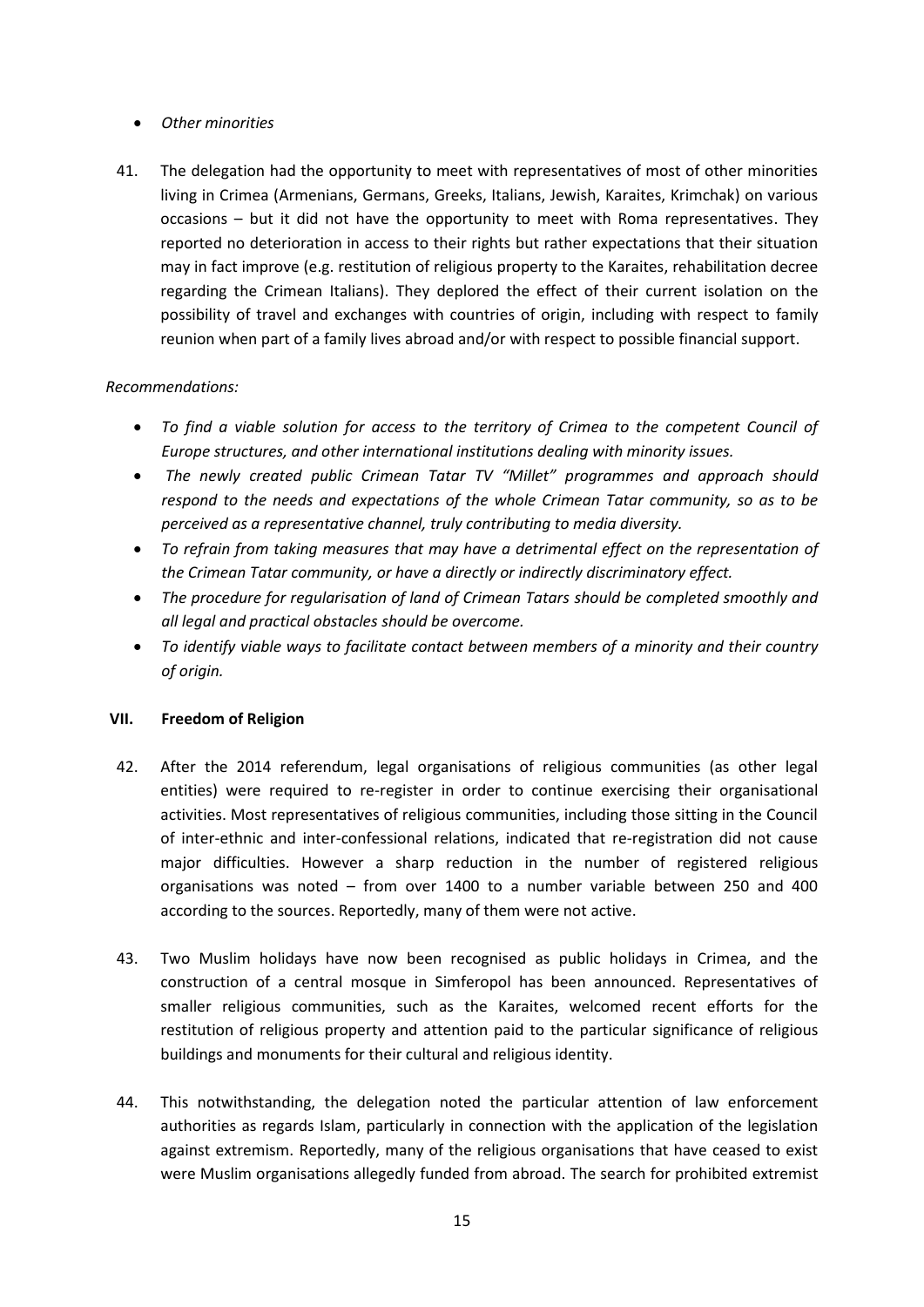literature (as well as for weapons and proof of connections with extremist and terrorist groups) has been one of the main reasons given for repeated interventions of law enforcement authorities in mosques, madrassas and private homes of Muslims, in most cases Crimean Tatars. According to the Chief Mufti of Crimea and the Mufti of Sebastopol, this has led religious authorities to replace their religious literature with religious publications from Russia.

- 45. This issue should be considered also in light of the requirements under Article 9 of the Convention (freedom of thought, conscience and religion) as interpreted by the Court.
- 46. Ambassador Stoudmann met Archbishop Clement in Kyiv, representing the Ukrainian Orthodox Church of the Kyiv Patriarchate, who declared that there are 250 believers remaining in Crimea and complained about difficulties with regard to the full use and access to their administrative buildings in Simferopol.

#### *Recommendations:*

*Favourable and secure conditions for the practice of all religions must be guaranteed.* 

#### **VIII. Freedom of expression and media freedom**

- 47. During its visit, many interlocutors confirmed to the delegation the restrictive effect of the application of the new legislation (since March 2014) to media outlets and journalists in Crimea. There are also concerns that stricter requirements, interpretation of the legislative framework or administrative bias led to a reduction of media diversity. This impression of limited media diversity emerged clearly from a meeting of the delegation with local media representatives.
	- *Freedom of expression*
- 48. The delegation took note of allegations of restrictions to freedom of expression under the argument of "extremist contents", including through the monitoring of social media. Several interlocutors underlined the risk faced under the applicable law (e.g. the legislation against extremist and/or separatists statements) by activists and/or bloggers who express their objection to the March 2014 referendum and to its outcome. The same interlocutors insisted on the climate of intimidation by law enforcement officials, threats to individual journalists, and the practice of addressing warnings to individuals over the content they publish online, based on the legislation against extremism. These concerns were raised with the prosecutor. This issue should be looked at in light of the level of protection afforded by the Court to a pluralistic public debate, journalistic freedom and the protection of journalistic sources<sup>14</sup>. Any interference with freedom of expression under Article 10 of the Convention should comply with the requirements set in Article 10 §2 as interpreted by the Court.

<sup>14</sup> <sup>14</sup> See judgments *Castells* (App. No. 11798/85, 23 April 1992), *Roemen and Schmit* (App. No. 51772/99, 25 February 2003) and *Ernst & Others* (App. No. 33400/96, 15 July 2003).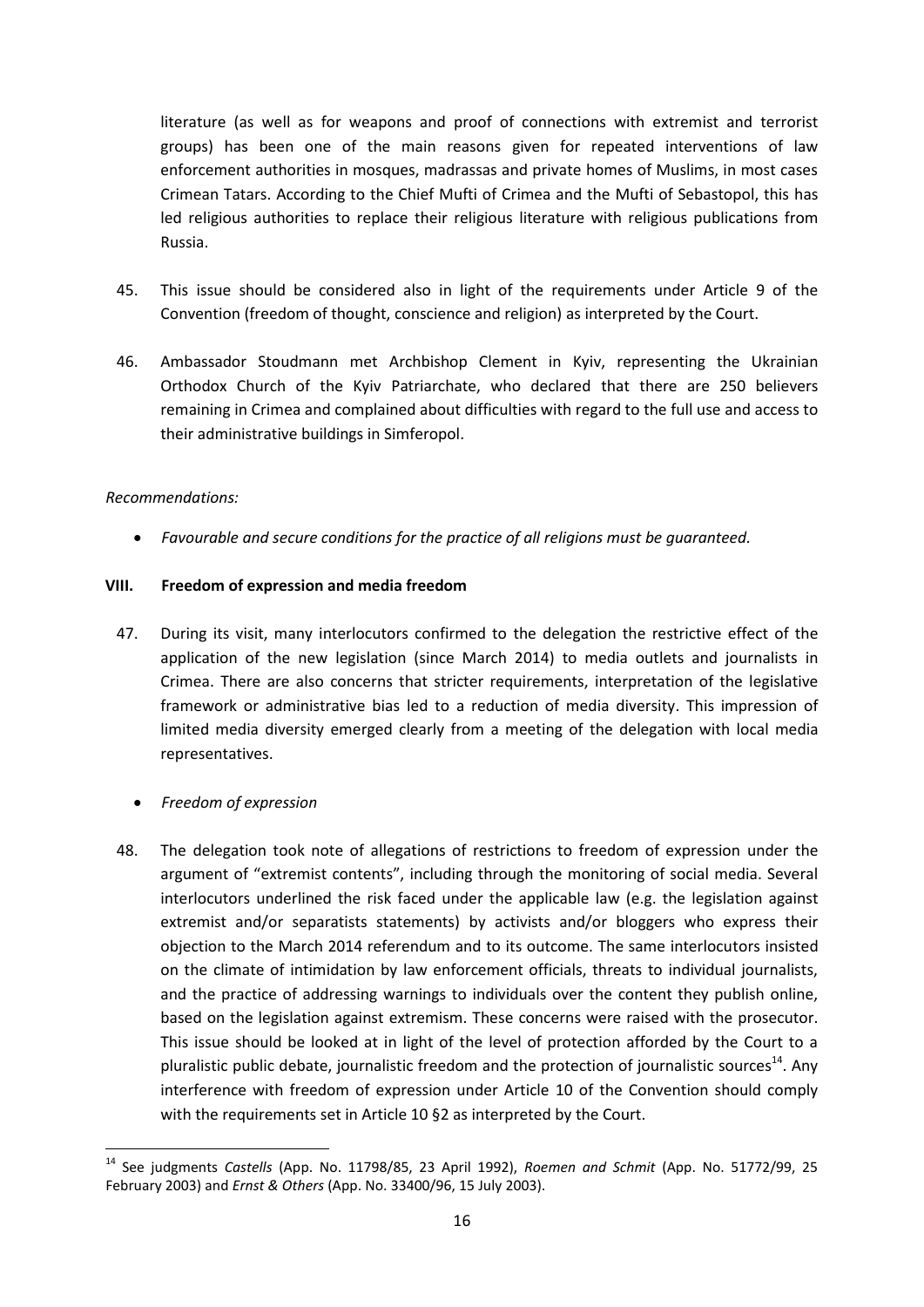# *Media freedom*

- 49. The delegation received information that, apart from ATR TV and its affiliated outlets (see under the "Crimean Tatars and other minorities"), most media outlets completed the reregistration process after March 2014.<sup>15</sup> However, beside the Crimean Tatar media, it was also confirmed that several Ukrainian newspapers ceased their activities after March 2014, reportedly for financial and/or other reasons. There are indications however that a limited access to dedicated Ukrainian media is possible in some regions or through satellite TV. The situation regarding both Crimean Tatar and Ukrainian media confirms a reduction in media diversity after March 2014. In this context, the launch of a new Crimean Tatar media – "Millet TV" – should be considered as recognition of the needs and expectations of the Crimean Tatar community. Still, an in-depth analysis of the media situation would require more time and expertise on a case-by-case basis, looking in particular at the re-registration process.
- 50. Based on discussions with representatives of media and civil society, the delegation had an overall impression that local Crimean media are rather hesitant to dig into sensitive issues – political or not. Some civil society representatives shared the view that it is easier to attract the attention of media in Moscow than that of local media on issues of high sensitivity. In the same vein, some civil society representatives expressed concerns that access to air time with the local public TV/Radio company (e.g. for advocacy purposes) is rather limited in Crimea. Increased exchanges and contact of local journalists with international journalists could help in strengthening the role of local media as a "public watchdog"<sup>16</sup>.

# *Recommendations:*

- *An easier access for foreign journalists to Crimea would be very important.*
- *Programmes and approach of the newly created public Crimean Tatar TV "Millet" should respond to the needs and expectations of the whole Crimean Tatar community, so as to be perceived as a representative channel, truly contributing to media diversity.*

#### **IX. Freedom of association and assembly**

51. Like other entities, Crimean NGOs had to re-register after March 2014. According to figures provided during the visit there would be 2,833 registered non-profit organisations in Crimea. Many are still in the process of re-registration, and 331 NGOs were denied registration in 2015. It was explained that the decrease in the numbers was partly due to the fact that the applicable legislation is particularly complicated and administratively demanding (as confirmed by NGOs met by the delegation, especially in order to comply with the "Foreign Agents" provisions), and partly to the fact that a large number of previously registered NGOs

l <sup>15</sup> According to local authorities, 207 medias that were already registered in Crimea prior to March 2014 successfully managed to re-register after March 2014.

<sup>&</sup>lt;sup>16</sup> According to the case-law of the European Court of Human Rights, the press performs a vital role of "public watchdog" in a democratic society. The Court has emphasised that "freedom of the press and other news media affords the public one of the best means of discovering and forming an opinion of the ideas and attitudes of political leaders."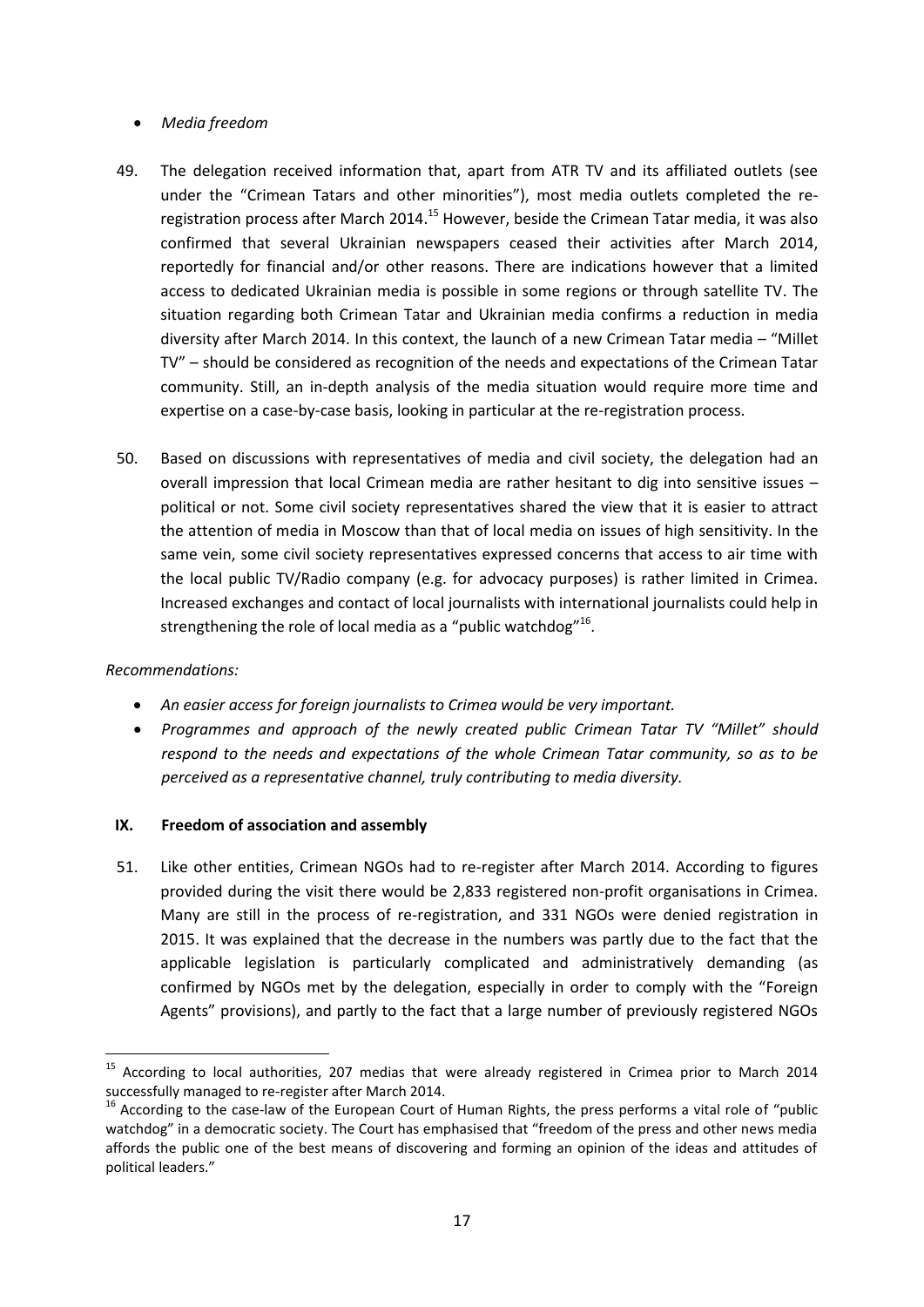were reportedly not active. NGO representatives complained about the difficulty to maintain and/or develop contacts with their counterparts abroad due to communication and travel restrictions.

- 52. Based on preliminary information, the delegation is under the impression that the re-registration process had a shrinking effect on the Crimean civil society sector, and that the Crimean NGOs seem to be rather weak and still uncertain about how to operate under the current conditions. One of the meetings organised with NGOs – at the office of the Crimean ombudsman - left the delegation with serious doubts about the independence of many of them. At the same time, the delegation was told by re-registered associations and NGOs active in the social field (for instance supporting elderly people, people with disabilities, etc.) that they now have access to greater opportunities for public financial support for their activities.
- 53. The delegation also raised the issue of restrictions on freedom of assembly targeting opposition activists and/or Crimean Tatar groups $^{17}$ . It was reported that in the second half of 2015 alone around 1000 mass rallies took place, that 4 public areas in Simferopol are allocated for the holding of rallies, and that authorisations are granted in accordance with the applicable legislation. However, these figures do not allow for concerns to be eluded about arbitrary or politically-oriented decisions in the treatment of requests to hold rallies, and possibly in the related sanctions. The delegation notes in this context that it is essential that any interference with the right to association be in conformity with Article 11 para. 2 of the Convention (freedom of assembly and association) as interpreted by the Court.

*Recommendations:*

 $\overline{\phantom{a}}$ 

- *Registration of associations should be granted in a non-discriminatory manner and without unjustified obstacles.*
- *Authorisation of rallies and other public gatherings should be granted in a non-discriminatory manner and without unjustified obstacles.*
- *It would be important to identify viable ways of facilitating contacts between Crimean civil society actors and civil society actors from outside Crimea.*

<sup>&</sup>lt;sup>17</sup> For instance, the delegation heard allegations that rallies organised and/or attended by pro-Ukraine protesters usually lead to administrative sanctions. Law enforcement authorities are reportedly particularly zealous, notably when Ukrainian symbols are displayed.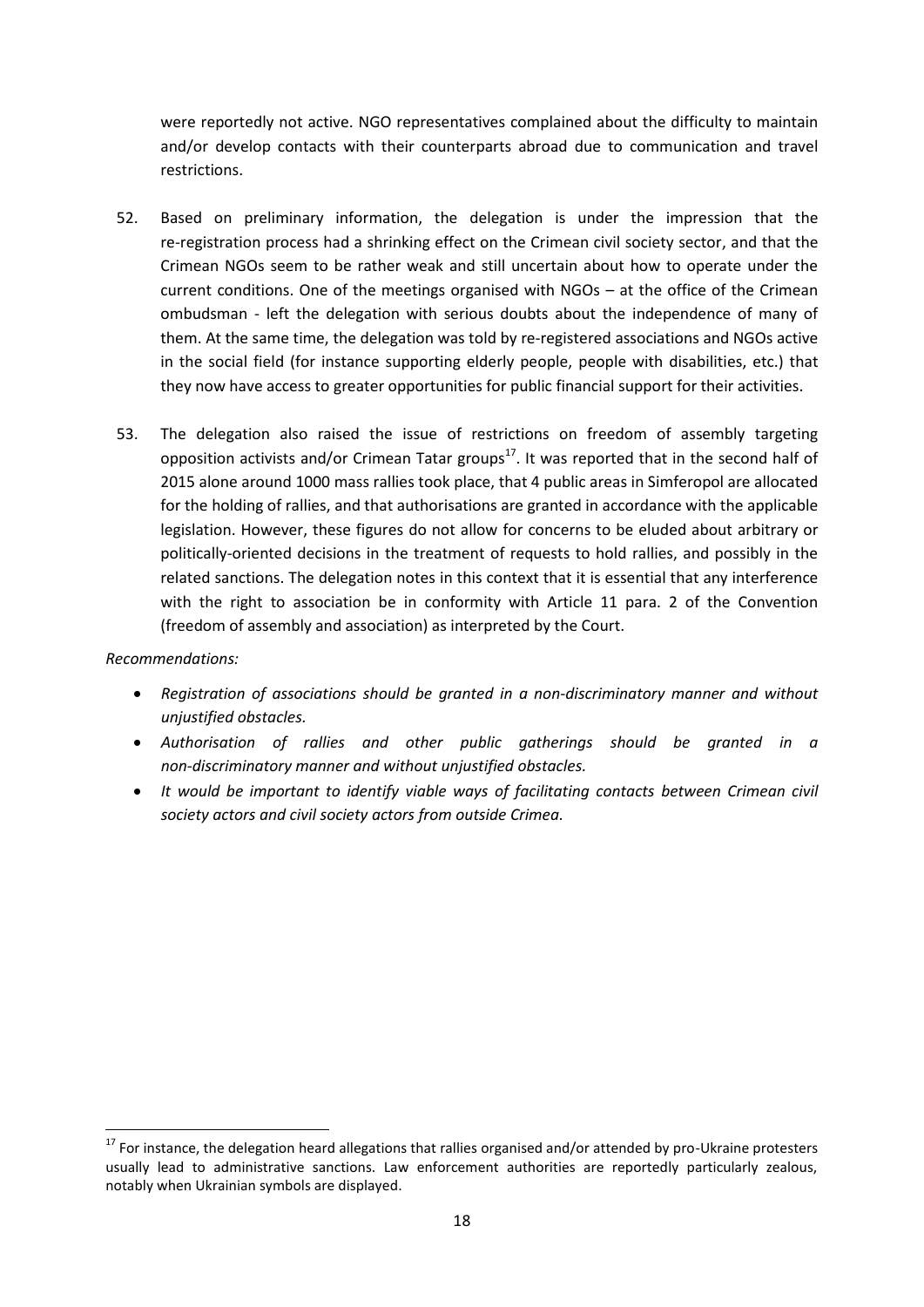#### **X. Education**

- 54. The question of the right to receive education in and of minority languages in Crimea had already been addressed by Council of Europe monitoring structures in the past<sup>18</sup>. As regards schooling in Crimean Tatar language, the delegation did not identify evident signs of a deterioration of the situation. Although some uncertainty on the provided figures persists,<sup>19</sup> the delegation found that the number of classes providing teaching in Crimean Tatar may have diminished, but not to a significantly worrying extent, at least for the current academic year. The same is true as regards, for instance, newly trained teachers and the availability of textbooks which have been adapted and re-edited in Tatar language in 2015.
- 55. For schooling in Ukrainian language, the delegation can, on the contrary, confirm that the number of schools and classes providing teaching in Ukrainian language has sensibly diminished compared to 2013. This is, according to local authorities, the result of a free choice of parents who now prefer to pursue the education of children in Russian. It was not in a position to verify allegations about the inadequacy of information of parents, pressures not to choose Ukrainian or Crimean Tatar as schooling languages and unjustified refusals.
- 56. An important change in the legal framework is that Article 10 of the Constitution of the Republic of Crimea, adopted on 11 April 2014, recognises Crimean Tatar, Russian and Ukrainian as official languages. The delegation visited "model" schools where renovation had been recently carried out, and received concurrent information that investments are being carried out throughout Crimea to renovate and build new schools.

# *Recommendations:*

 $\overline{\phantom{a}}$ 

 *To facilitate the full information of parents about possible choices for main languages of schooling.*

# **XI. Humanitarian issues**

57. During the visit the humanitarian situation in Crimea was addressed by many interlocutors, in particular as a result of the blockade of the Peninsula. Several civil society interlocutors in Crimea indicated to the delegation that the situation had worsened for citizens as a result of the successive blockades (water, food and electricity). Based on preliminary findings, there are reasons to believe that these blockades had and/or still have a non-negligible impact on living

<sup>&</sup>lt;sup>18</sup> See in particular the concerns expressed in the Committee of Ministers Resolution CM/ResCMN(2013)8 on the implementation of the Framework Convention for the Protection of National Minorities by Ukraine, adopted on 18 December 2013, which recommended *inter alia* to "provide clear legal guarantees for the right to receive education in and of minority languages and regularly monitor their effective implementation; increase and diversify opportunities to study in minority languages at university level; increase efforts to provide minority language institutions with adequate supplies of quality textbooks and strengthen opportunities for the training of minority language teachers; adopt clear law provisions in order to ensure the use of minority languages for access to higher education".

<sup>&</sup>lt;sup>19</sup> The delegation received information by local authorities that demand of classes providing teaching in Crimean Tatar is further decreasing, but the same local authorities also confirmed that this would not lead to the suppression of further schools or classes.